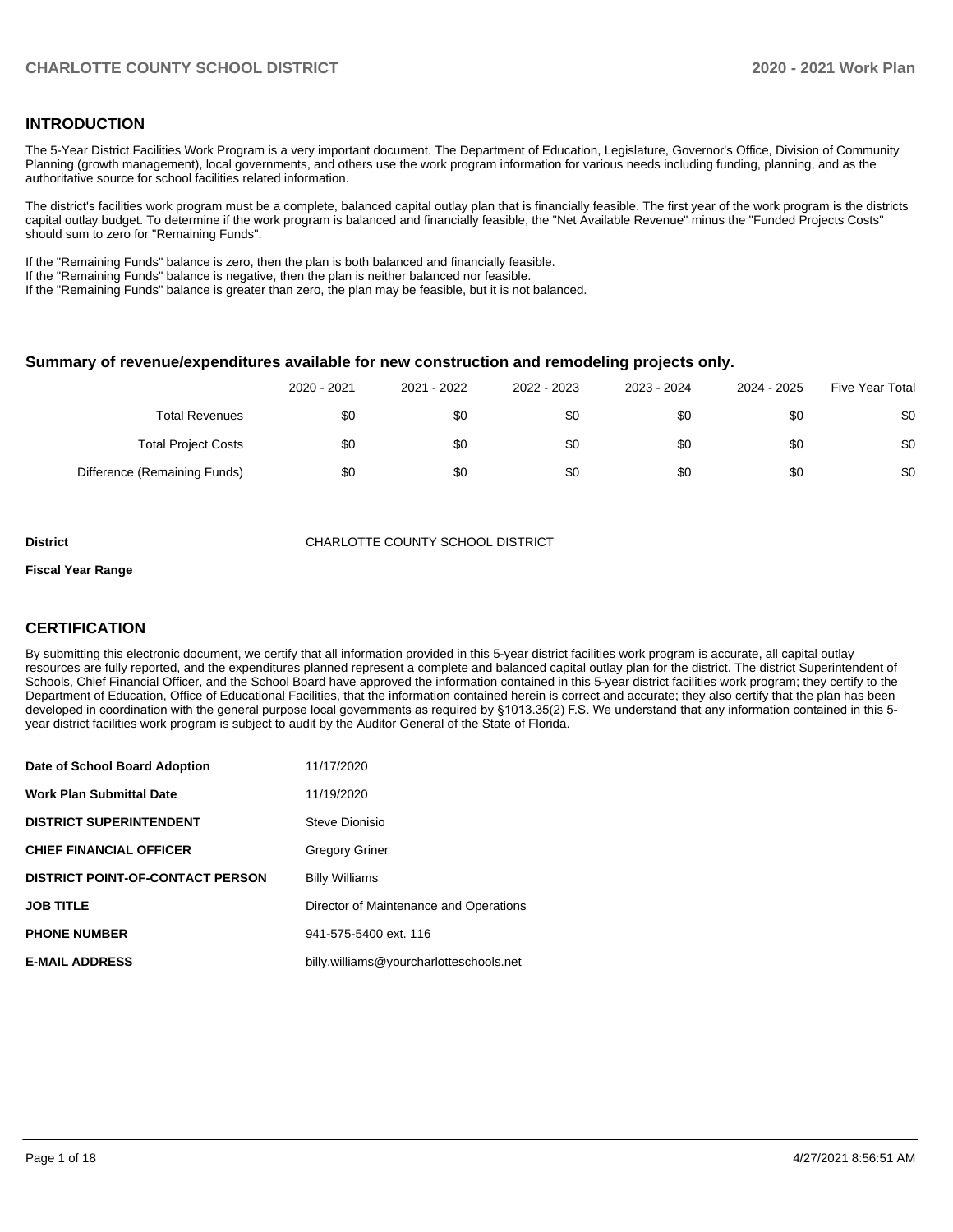# **Expenditures**

## **Expenditure for Maintenance, Repair and Renovation from 1.50-Mills and PECO**

Annually, prior to the adoption of the district school budget, each school board must prepare a tentative district facilities work program that includes a schedule of major repair and renovation projects necessary to maintain the educational and ancillary facilities of the district.

|                           | Item                                                                                                                                                                                                                                                                                                                                                                                                                                                                                                                                                                                                                          |             | 2021 - 2022<br>Projected | 2022 - 2023<br>Projected | 2023 - 2024<br>Projected | 2024 - 2025<br>Projected | <b>Total</b> |
|---------------------------|-------------------------------------------------------------------------------------------------------------------------------------------------------------------------------------------------------------------------------------------------------------------------------------------------------------------------------------------------------------------------------------------------------------------------------------------------------------------------------------------------------------------------------------------------------------------------------------------------------------------------------|-------------|--------------------------|--------------------------|--------------------------|--------------------------|--------------|
| <b>HVAC</b>               |                                                                                                                                                                                                                                                                                                                                                                                                                                                                                                                                                                                                                               | \$4,048,533 | \$4,500,000              | \$5,000,000              | \$5,050,000              | \$5,500,000              | \$24,098,533 |
| Locations:                | BENJAMIN J BAKER ELEMENTARY, CHARLOTTE HARBOR SCHOOL, CHARLOTTE SENIOR HIGH, CHARLOTTE TECHNICAL COLLEGE,<br>DEEP CREEK ELEMENTARY, EAST ELEMENTARY, KINGSWAY ELEMENTARY, L A AINGER MIDDLE, LEMON BAY SENIOR HIGH,<br>LIBERTY ELEMENTARY, MEADOW PARK ELEMENTARY, MURDOCK CENTER, MURDOCK MIDDLE, MURDOCK TRANSPORTATION,<br>MYAKKA RIVER ELEMENTARY, NEIL ARMSTRONG ELEMENTARY, PEACE RIVER ELEMENTARY, PORT CHARLOTTE MIDDLE, PORT<br>CHARLOTTE SENIOR HIGH, PUNTA GORDA CENTER, PUNTA GORDA MIDDLE, SALLIE JONES ELEMENTARY, THE ACADEMY,<br>VINELAND ELEMENTARY, WEST COUNTY TRANSPORTATION AND MAINTENANCE              |             |                          |                          |                          |                          |              |
| Flooring                  |                                                                                                                                                                                                                                                                                                                                                                                                                                                                                                                                                                                                                               | \$1,737,077 | \$925.000                | \$550.000                | \$600,000                | \$650,000                | \$4,462,077  |
| Locations:                | BENJAMIN J BAKER ELEMENTARY, CHARLOTTE HARBOR SCHOOL, CHARLOTTE SENIOR HIGH, CHARLOTTE TECHNICAL COLLEGE,<br>DEEP CREEK ELEMENTARY, EAST ELEMENTARY, KINGSWAY ELEMENTARY, L A AINGER MIDDLE, LEMON BAY SENIOR HIGH,<br>LIBERTY ELEMENTARY, MEADOW PARK ELEMENTARY, MURDOCK CENTER, MURDOCK MIDDLE, MURDOCK TRANSPORTATION,<br>MYAKKA RIVER ELEMENTARY, NEIL ARMSTRONG ELEMENTARY, PEACE RIVER ELEMENTARY, PORT CHARLOTTE MIDDLE, PORT<br>CHARLOTTE SENIOR HIGH, PUNTA GORDA CENTER, PUNTA GORDA MIDDLE, SALLIE JONES ELEMENTARY, THE ACADEMY,<br>VINELAND ELEMENTARY, WEST COUNTY TRANSPORTATION AND MAINTENANCE              |             |                          |                          |                          |                          |              |
| Roofing                   |                                                                                                                                                                                                                                                                                                                                                                                                                                                                                                                                                                                                                               | \$1,814,760 | \$2,250,000              | \$2,450,000              | \$2,450,000              | \$2,450,000              | \$11,414,760 |
| Locations:                | BENJAMIN J BAKER ELEMENTARY, CHARLOTTE HARBOR SCHOOL, CHARLOTTE SENIOR HIGH, CHARLOTTE TECHNICAL COLLEGE,<br>DEEP CREEK ELEMENTARY, EAST ELEMENTARY, KINGSWAY ELEMENTARY, L A AINGER MIDDLE, LEMON BAY SENIOR HIGH,<br>LIBERTY ELEMENTARY, MEADOW PARK ELEMENTARY, MURDOCK CENTER, MURDOCK MIDDLE, MURDOCK TRANSPORTATION,<br>MYAKKA RIVER ELEMENTARY, NEIL ARMSTRONG ELEMENTARY, PEACE RIVER ELEMENTARY, PORT CHARLOTTE MIDDLE, PORT<br>CHARLOTTE SENIOR HIGH, PUNTA GORDA CENTER, PUNTA GORDA MIDDLE, SALLIE JONES ELEMENTARY, THE ACADEMY,<br>VINELAND ELEMENTARY, WEST COUNTY TRANSPORTATION AND MAINTENANCE              |             |                          |                          |                          |                          |              |
| Safety to Life            |                                                                                                                                                                                                                                                                                                                                                                                                                                                                                                                                                                                                                               | \$0         | \$0                      | \$0                      | \$0                      | \$0                      | \$0          |
| Locations:                | No Locations for this expenditure.                                                                                                                                                                                                                                                                                                                                                                                                                                                                                                                                                                                            |             |                          |                          |                          |                          |              |
| Fencing                   |                                                                                                                                                                                                                                                                                                                                                                                                                                                                                                                                                                                                                               | \$0         | \$0                      | \$0                      | \$0                      | \$0                      | \$0          |
|                           | Locations: No Locations for this expenditure.                                                                                                                                                                                                                                                                                                                                                                                                                                                                                                                                                                                 |             |                          |                          |                          |                          |              |
| Parking                   |                                                                                                                                                                                                                                                                                                                                                                                                                                                                                                                                                                                                                               | \$0         | \$0                      | \$0                      | \$0                      | \$0                      | \$0          |
|                           | Locations: No Locations for this expenditure.                                                                                                                                                                                                                                                                                                                                                                                                                                                                                                                                                                                 |             |                          |                          |                          |                          |              |
| Electrical                |                                                                                                                                                                                                                                                                                                                                                                                                                                                                                                                                                                                                                               | \$0         | \$0                      | \$0                      | \$0                      | \$0                      | \$0          |
| Locations:                | No Locations for this expenditure.                                                                                                                                                                                                                                                                                                                                                                                                                                                                                                                                                                                            |             |                          |                          |                          |                          |              |
| Fire Alarm                |                                                                                                                                                                                                                                                                                                                                                                                                                                                                                                                                                                                                                               | \$1,009,836 | \$750,000                | \$800,000                | \$900,000                | \$900,000                | \$4,359,836  |
|                           | Locations:   BENJAMIN J BAKER ELEMENTARY, CHARLOTTE HARBOR SCHOOL, CHARLOTTE SENIOR HIGH, CHARLOTTE TECHNICAL COLLEGE,<br>DEEP CREEK ELEMENTARY, EAST ELEMENTARY, KINGSWAY ELEMENTARY, L A AINGER MIDDLE, LEMON BAY SENIOR HIGH,<br>LIBERTY ELEMENTARY, MEADOW PARK ELEMENTARY, MURDOCK CENTER, MURDOCK MIDDLE, MURDOCK TRANSPORTATION,<br>MYAKKA RIVER ELEMENTARY, NEIL ARMSTRONG ELEMENTARY, PEACE RIVER ELEMENTARY, PORT CHARLOTTE MIDDLE, PORT<br>CHARLOTTE SENIOR HIGH, PUNTA GORDA CENTER, PUNTA GORDA MIDDLE, SALLIE JONES ELEMENTARY, THE ACADEMY,<br>VINELAND ELEMENTARY, WEST COUNTY TRANSPORTATION AND MAINTENANCE |             |                          |                          |                          |                          |              |
| Telephone/Intercom System |                                                                                                                                                                                                                                                                                                                                                                                                                                                                                                                                                                                                                               | \$1,658,550 | \$500,000                | \$500,000                | \$700,000                | \$700,000                | \$4,058,550  |
| Locations:                | BENJAMIN J BAKER ELEMENTARY, CHARLOTTE HARBOR SCHOOL, CHARLOTTE SENIOR HIGH, CHARLOTTE TECHNICAL COLLEGE,<br>DEEP CREEK ELEMENTARY, EAST ELEMENTARY, KINGSWAY ELEMENTARY, L A AINGER MIDDLE, LEMON BAY SENIOR HIGH,<br>LIBERTY ELEMENTARY, MEADOW PARK ELEMENTARY, MURDOCK CENTER, MURDOCK MIDDLE, MURDOCK TRANSPORTATION,<br>MYAKKA RIVER ELEMENTARY, NEIL ARMSTRONG ELEMENTARY, PEACE RIVER ELEMENTARY, PORT CHARLOTTE MIDDLE, PORT<br>CHARLOTTE SENIOR HIGH, PUNTA GORDA CENTER, PUNTA GORDA MIDDLE, SALLIE JONES ELEMENTARY, THE ACADEMY,<br>VINELAND ELEMENTARY, WEST COUNTY TRANSPORTATION AND MAINTENANCE              |             |                          |                          |                          |                          |              |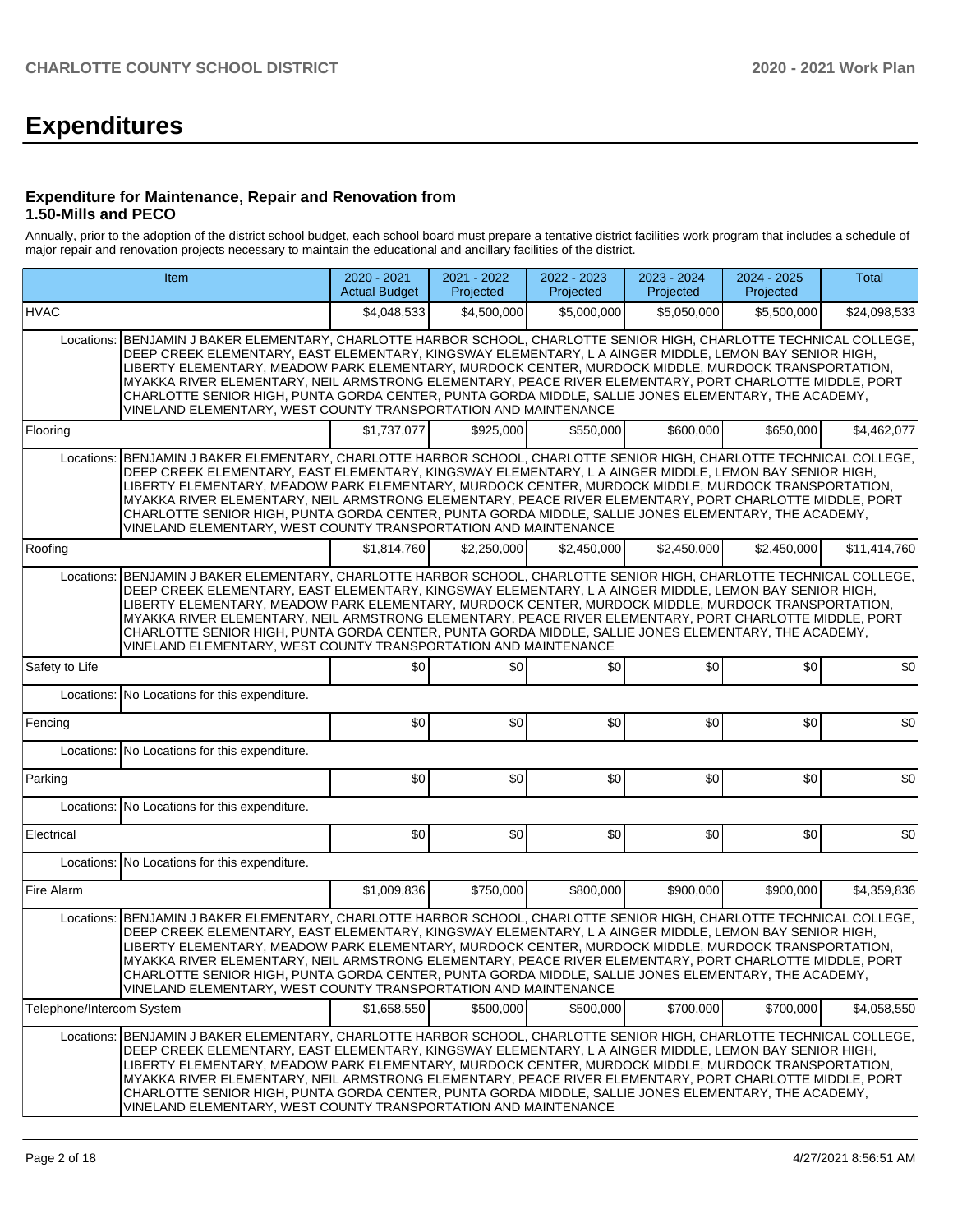| Closed Circuit Television |                                                                                                                                                                                                                                                                                                                                                                                                                                                                                                                                                                                                                             | \$0          | \$0         | \$0              | \$0          | \$1          | \$1          |
|---------------------------|-----------------------------------------------------------------------------------------------------------------------------------------------------------------------------------------------------------------------------------------------------------------------------------------------------------------------------------------------------------------------------------------------------------------------------------------------------------------------------------------------------------------------------------------------------------------------------------------------------------------------------|--------------|-------------|------------------|--------------|--------------|--------------|
|                           | Locations: BENJAMIN J BAKER ELEMENTARY, CHARLOTTE HARBOR SCHOOL, CHARLOTTE SENIOR HIGH, CHARLOTTE TECHNICAL COLLEGE,<br>DEEP CREEK ELEMENTARY, EAST ELEMENTARY, KINGSWAY ELEMENTARY, L A AINGER MIDDLE, LEMON BAY SENIOR HIGH,<br>LIBERTY ELEMENTARY, MEADOW PARK ELEMENTARY, MURDOCK CENTER, MURDOCK MIDDLE, MURDOCK TRANSPORTATION,<br>MYAKKA RIVER ELEMENTARY, NEIL ARMSTRONG ELEMENTARY, PEACE RIVER ELEMENTARY, PORT CHARLOTTE MIDDLE, PORT<br>CHARLOTTE SENIOR HIGH, PUNTA GORDA CENTER, PUNTA GORDA MIDDLE, SALLIE JONES ELEMENTARY, THE ACADEMY,<br>VINELAND ELEMENTARY, WEST COUNTY TRANSPORTATION AND MAINTENANCE |              |             |                  |              |              |              |
| Paint                     |                                                                                                                                                                                                                                                                                                                                                                                                                                                                                                                                                                                                                             | \$808,605    | \$300,000   | \$325,000        | \$355,000    | \$355,000    | \$2,143,605  |
|                           | Locations: BENJAMIN J BAKER ELEMENTARY, CHARLOTTE HARBOR SCHOOL, CHARLOTTE SENIOR HIGH, CHARLOTTE TECHNICAL COLLEGE,<br>DEEP CREEK ELEMENTARY, EAST ELEMENTARY, KINGSWAY ELEMENTARY, L A AINGER MIDDLE, LEMON BAY SENIOR HIGH,<br>LIBERTY ELEMENTARY, MEADOW PARK ELEMENTARY, MURDOCK CENTER, MURDOCK MIDDLE, MURDOCK TRANSPORTATION,<br>MYAKKA RIVER ELEMENTARY, NEIL ARMSTRONG ELEMENTARY, PEACE RIVER ELEMENTARY, PORT CHARLOTTE MIDDLE, PORT<br>CHARLOTTE SENIOR HIGH, PUNTA GORDA CENTER, PUNTA GORDA MIDDLE, SALLIE JONES ELEMENTARY, THE ACADEMY,<br>VINELAND ELEMENTARY, WEST COUNTY TRANSPORTATION AND MAINTENANCE |              |             |                  |              |              |              |
| Maintenance/Repair        |                                                                                                                                                                                                                                                                                                                                                                                                                                                                                                                                                                                                                             | \$0          | \$0         | \$0 <sub>1</sub> | \$0          | \$0          | \$0          |
|                           | Locations: No Locations for this expenditure.                                                                                                                                                                                                                                                                                                                                                                                                                                                                                                                                                                               |              |             |                  |              |              |              |
|                           | Sub Total:                                                                                                                                                                                                                                                                                                                                                                                                                                                                                                                                                                                                                  | \$11,077,361 | \$9,225,000 | \$9,625,000      | \$10,055,000 | \$10,555,001 | \$50,537,362 |

| <b>IPECO Maintenance Expenditures</b> | ا80          | $\sim$<br>Ψ  | ሶሳ<br>υŒ     | ሶሳ<br>υU     | \$0          | \$0          |
|---------------------------------------|--------------|--------------|--------------|--------------|--------------|--------------|
| 1.50 Mill Sub Total: İ                | \$31,587,894 | \$15,470,000 | \$15,498,000 | \$15.930.000 | \$16,530,001 | \$95,015,895 |

| Other Items                                                                                                                                                                                                                                                                                                                                                                                                                                                                                                                                                                                                                | $2020 - 2021$<br><b>Actual Budget</b> | 2021 - 2022<br>Projected | $2022 - 2023$<br>Projected | $2023 - 2024$<br>Projected | $2024 - 2025$<br>Projected | <b>Total</b> |
|----------------------------------------------------------------------------------------------------------------------------------------------------------------------------------------------------------------------------------------------------------------------------------------------------------------------------------------------------------------------------------------------------------------------------------------------------------------------------------------------------------------------------------------------------------------------------------------------------------------------------|---------------------------------------|--------------------------|----------------------------|----------------------------|----------------------------|--------------|
| 385-Paving                                                                                                                                                                                                                                                                                                                                                                                                                                                                                                                                                                                                                 | \$675,555                             | \$400,000                | \$500,000                  | \$500,000                  | \$500,000                  | \$2,575,555  |
| Locations BENJAMIN J BAKER ELEMENTARY, CHARLOTTE HARBOR SCHOOL, CHARLOTTE SENIOR HIGH, CHARLOTTE TECHNICAL<br>COLLEGE, DEEP CREEK ELEMENTARY, EAST ELEMENTARY, KINGSWAY ELEMENTARY, L A AINGER MIDDLE, LEMON BAY SENIOF<br>HIGH, LIBERTY ELEMENTARY, MEADOW PARK ELEMENTARY, MURDOCK CENTER, MURDOCK MIDDLE, MURDOCK<br>TRANSPORTATION, MYAKKA RIVER ELEMENTARY, NEIL ARMSTRONG ELEMENTARY, PEACE RIVER ELEMENTARY, PORT<br>CHARLOTTE MIDDLE, PORT CHARLOTTE SENIOR HIGH, PUNTA GORDA CENTER, PUNTA GORDA MIDDLE, SALLIE JONES<br>ELEMENTARY, THE ACADEMY, VINELAND ELEMENTARY, WEST COUNTY TRANSPORTATION AND MAINTENANCE |                                       |                          |                            |                            |                            |              |
| 383-Small Renovation Projects                                                                                                                                                                                                                                                                                                                                                                                                                                                                                                                                                                                              | \$6,479,923                           | \$1,500,000              | \$1,000,000                | \$1,000,000                | \$1,000,000                | \$10,979,923 |
| Locations BENJAMIN J BAKER ELEMENTARY, CHARLOTTE HARBOR SCHOOL, CHARLOTTE SENIOR HIGH, CHARLOTTE TECHNICAL<br>COLLEGE, DEEP CREEK ELEMENTARY, EAST ELEMENTARY, KINGSWAY ELEMENTARY, L A AINGER MIDDLE, LEMON BAY SENIOF<br>HIGH, LIBERTY ELEMENTARY, MEADOW PARK ELEMENTARY, MURDOCK CENTER, MURDOCK MIDDLE, MURDOCK<br>TRANSPORTATION, MYAKKA RIVER ELEMENTARY, NEIL ARMSTRONG ELEMENTARY, PEACE RIVER ELEMENTARY, PORT<br>CHARLOTTE MIDDLE, PORT CHARLOTTE SENIOR HIGH, PUNTA GORDA CENTER, PUNTA GORDA MIDDLE, SALLIE JONES<br>ELEMENTARY, THE ACADEMY, VINELAND ELEMENTARY, WEST COUNTY TRANSPORTATION AND MAINTENANCE |                                       |                          |                            |                            |                            |              |
| 366-ADA                                                                                                                                                                                                                                                                                                                                                                                                                                                                                                                                                                                                                    |                                       | \$25,000<br>\$45,000     | \$48,000                   | \$50,000                   | \$50,000                   | \$218,000    |
| Locations BENJAMIN J BAKER ELEMENTARY, CHARLOTTE HARBOR SCHOOL, CHARLOTTE SENIOR HIGH, CHARLOTTE TECHNICAL<br>COLLEGE, DEEP CREEK ELEMENTARY, EAST ELEMENTARY, KINGSWAY ELEMENTARY, L A AINGER MIDDLE, LEMON BAY SENIOF<br>HIGH, LIBERTY ELEMENTARY, MEADOW PARK ELEMENTARY, MURDOCK CENTER, MURDOCK MIDDLE, MURDOCK<br>TRANSPORTATION, MYAKKA RIVER ELEMENTARY, NEIL ARMSTRONG ELEMENTARY, PEACE RIVER ELEMENTARY, PORT<br>CHARLOTTE MIDDLE, PORT CHARLOTTE SENIOR HIGH, PUNTA GORDA CENTER, PUNTA GORDA MIDDLE, SALLIE JONES<br>ELEMENTARY, THE ACADEMY, VINELAND ELEMENTARY, WEST COUNTY TRANSPORTATION AND MAINTENANCE |                                       |                          |                            |                            |                            |              |
| 376-Athletic Field Improvements                                                                                                                                                                                                                                                                                                                                                                                                                                                                                                                                                                                            | \$3,737,143                           | \$775,000                | \$800,000                  | \$800,000                  | \$900,000                  | \$7,012,143  |
| Locations CHARLOTTE SENIOR HIGH, LEMON BAY SENIOR HIGH, PORT CHARLOTTE SENIOR HIGH                                                                                                                                                                                                                                                                                                                                                                                                                                                                                                                                         |                                       |                          |                            |                            |                            |              |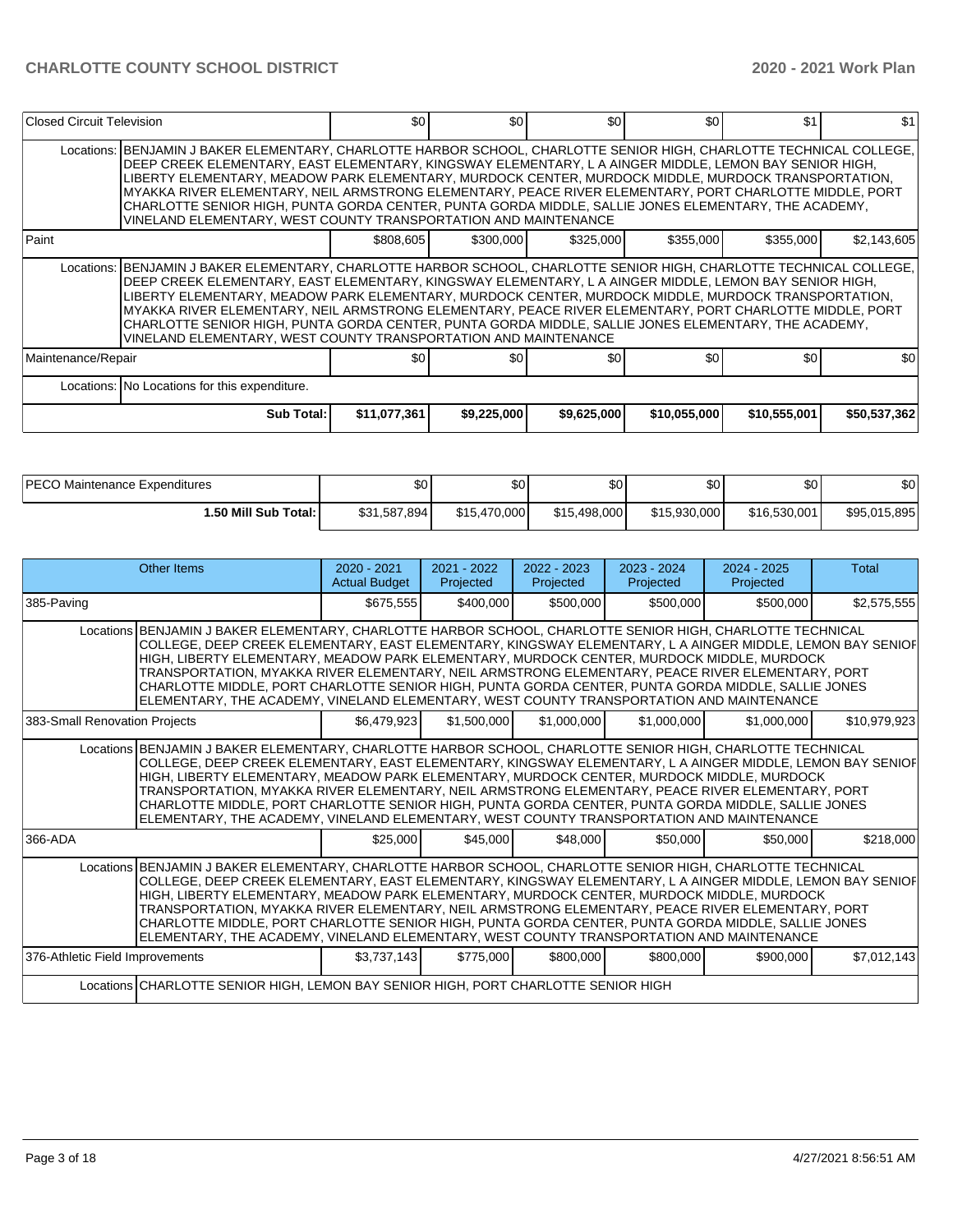| 387-Playgrounds/Bleachers |                                                                                                                                                                                                                                                                                                                                                                                                                                                                                                                                                                                                                            | \$1,521,813  | \$625,000    | \$625,000    | \$625,000    | \$625,000    | \$4,021,813  |
|---------------------------|----------------------------------------------------------------------------------------------------------------------------------------------------------------------------------------------------------------------------------------------------------------------------------------------------------------------------------------------------------------------------------------------------------------------------------------------------------------------------------------------------------------------------------------------------------------------------------------------------------------------------|--------------|--------------|--------------|--------------|--------------|--------------|
|                           | Locations BENJAMIN J BAKER ELEMENTARY, CHARLOTTE HARBOR SCHOOL, CHARLOTTE SENIOR HIGH, CHARLOTTE TECHNICAL<br>COLLEGE, DEEP CREEK ELEMENTARY, EAST ELEMENTARY, KINGSWAY ELEMENTARY, L A AINGER MIDDLE, LEMON BAY SENIOF<br>HIGH, LIBERTY ELEMENTARY, MEADOW PARK ELEMENTARY, MURDOCK CENTER, MURDOCK MIDDLE, MURDOCK<br>TRANSPORTATION, MYAKKA RIVER ELEMENTARY, NEIL ARMSTRONG ELEMENTARY, PEACE RIVER ELEMENTARY, PORT<br>CHARLOTTE MIDDLE, PORT CHARLOTTE SENIOR HIGH, PUNTA GORDA CENTER, PUNTA GORDA MIDDLE, SALLIE JONES<br>ELEMENTARY, THE ACADEMY, VINELAND ELEMENTARY, WEST COUNTY TRANSPORTATION AND MAINTENANCE |              |              |              |              |              |              |
| 337-Security Projects     |                                                                                                                                                                                                                                                                                                                                                                                                                                                                                                                                                                                                                            | \$6,390,550  | \$2,500,000  | \$2,500,000  | \$2,500,000  | \$2,500,000  | \$16,390,550 |
|                           | Locations BENJAMIN J BAKER ELEMENTARY, CHARLOTTE HARBOR SCHOOL, CHARLOTTE SENIOR HIGH, CHARLOTTE TECHNICAL<br>COLLEGE, DEEP CREEK ELEMENTARY, EAST ELEMENTARY, KINGSWAY ELEMENTARY, L A AINGER MIDDLE, LEMON BAY SENIOF<br>HIGH, LIBERTY ELEMENTARY, MEADOW PARK ELEMENTARY, MURDOCK CENTER, MURDOCK MIDDLE, MURDOCK<br>TRANSPORTATION, MYAKKA RIVER ELEMENTARY, NEIL ARMSTRONG ELEMENTARY, PEACE RIVER ELEMENTARY, PORT<br>CHARLOTTE MIDDLE, PORT CHARLOTTE SENIOR HIGH, PUNTA GORDA CENTER, PUNTA GORDA MIDDLE, SALLIE JONES<br>ELEMENTARY, THE ACADEMY, VINELAND ELEMENTARY, WEST COUNTY TRANSPORTATION AND MAINTENANCE |              |              |              |              |              |              |
| 384-Promethean            |                                                                                                                                                                                                                                                                                                                                                                                                                                                                                                                                                                                                                            | \$1,680,549  | \$400,000    | \$400,000    | \$400,000    | \$400,000    | \$3,280,549  |
|                           | Locations BENJAMIN J BAKER ELEMENTARY, CHARLOTTE HARBOR SCHOOL, CHARLOTTE SENIOR HIGH, CHARLOTTE TECHNICAL<br>COLLEGE, DEEP CREEK ELEMENTARY, EAST ELEMENTARY, KINGSWAY ELEMENTARY, L A AINGER MIDDLE, LEMON BAY SENIOF<br>HIGH, LIBERTY ELEMENTARY, MEADOW PARK ELEMENTARY, MURDOCK CENTER, MURDOCK MIDDLE, MURDOCK<br>TRANSPORTATION, MYAKKA RIVER ELEMENTARY, NEIL ARMSTRONG ELEMENTARY, PEACE RIVER ELEMENTARY, PORT<br>CHARLOTTE MIDDLE, PORT CHARLOTTE SENIOR HIGH, PUNTA GORDA CENTER, PUNTA GORDA MIDDLE, SALLIE JONES<br>ELEMENTARY, THE ACADEMY, VINELAND ELEMENTARY, WEST COUNTY TRANSPORTATION AND MAINTENANCE |              |              |              |              |              |              |
|                           | Total: I                                                                                                                                                                                                                                                                                                                                                                                                                                                                                                                                                                                                                   | \$31,587,894 | \$15,470,000 | \$15,498,000 | \$15,930,000 | \$16,530,001 | \$95,015,895 |

## **Local 1.50 Mill Expenditure For Maintenance, Repair and Renovation**

Anticipated expenditures expected from local funding sources over the years covered by the current work plan.

| Item                                                         | 2020 - 2021<br><b>Actual Budget</b> | 2021 - 2022<br>Projected | 2022 - 2023<br>Projected | 2023 - 2024<br>Projected | 2024 - 2025<br>Projected | <b>Total</b> |
|--------------------------------------------------------------|-------------------------------------|--------------------------|--------------------------|--------------------------|--------------------------|--------------|
| Remaining Maint and Repair from 1.5 Mills                    | \$31,587,894                        | \$15,470,000             | \$15,498,000             | \$15,930,000             | \$16,530,001             | \$95,015,895 |
| Maintenance/Repair Salaries                                  | \$4,050,000                         | \$4,150,000              | \$4,200,000              | \$4,225,000              | \$4,250,000              | \$20,875,000 |
| <b>School Bus Purchases</b>                                  | \$1,638,725                         | \$1,300,000              | \$1,325,000              | \$1,400,000              | \$1,500,000              | \$7,163,725  |
| <b>Other Vehicle Purchases</b>                               | \$400,952                           | \$300,000                | \$300,000                | \$325,000                | \$325,000                | \$1,650,952  |
| <b>Capital Outlay Equipment</b>                              | \$50,000                            | \$50,000                 | \$50,000                 | \$50,000                 | \$50,000                 | \$250,000    |
| <b>Rent/Lease Payments</b>                                   | \$0                                 | \$0                      | \$0                      | \$0                      | \$0                      | \$0          |
| <b>COP Debt Service</b>                                      | \$0                                 | \$0                      | \$0                      | \$0                      | \$0                      | \$0          |
| Rent/Lease Relocatables                                      | \$126,106                           | \$200,000                | \$200,000                | \$200,000                | \$200,000                | \$926,106    |
| <b>Environmental Problems</b>                                | \$0                                 | \$0                      | \$0                      | \$0                      | \$0                      | \$0          |
| s.1011.14 Debt Service                                       | \$0                                 | \$0                      | \$0                      | \$0                      | \$0                      | \$0          |
| <b>Special Facilities Construction Account</b>               | \$0                                 | \$0                      | \$0                      | \$0                      | \$0                      | \$0          |
| Premiums for Property Casualty Insurance - 1011.71<br>(4a,b) | \$1,300,000                         | \$1,300,000              | \$1,300,000              | \$1,300,000              | \$1,300,000              | \$6,500,000  |
| Qualified School Construction Bonds (QSCB)                   | \$3,975,000                         | \$4,000,000              | \$4,000,000              | \$4,000,000              | \$4,000,000              | \$19,975,000 |
| Qualified Zone Academy Bonds (QZAB)                          | \$242,709                           | \$242,709                | \$242,709                | \$242,709                | \$242,709                | \$1,213,545  |
| 368-Vocational Equipment                                     | \$131,102                           | \$135,000                | \$140,000                | \$145,000                | \$150,000                | \$701,102    |
| 375-High School Equipment                                    | \$83,000                            | \$83,000                 | \$83,000                 | \$83,000                 | \$83,000                 | \$415,000    |
| 386-Copiers                                                  | \$50,000                            | \$80,000                 | \$75,000                 | \$75,000                 | \$80,000                 | \$360,000    |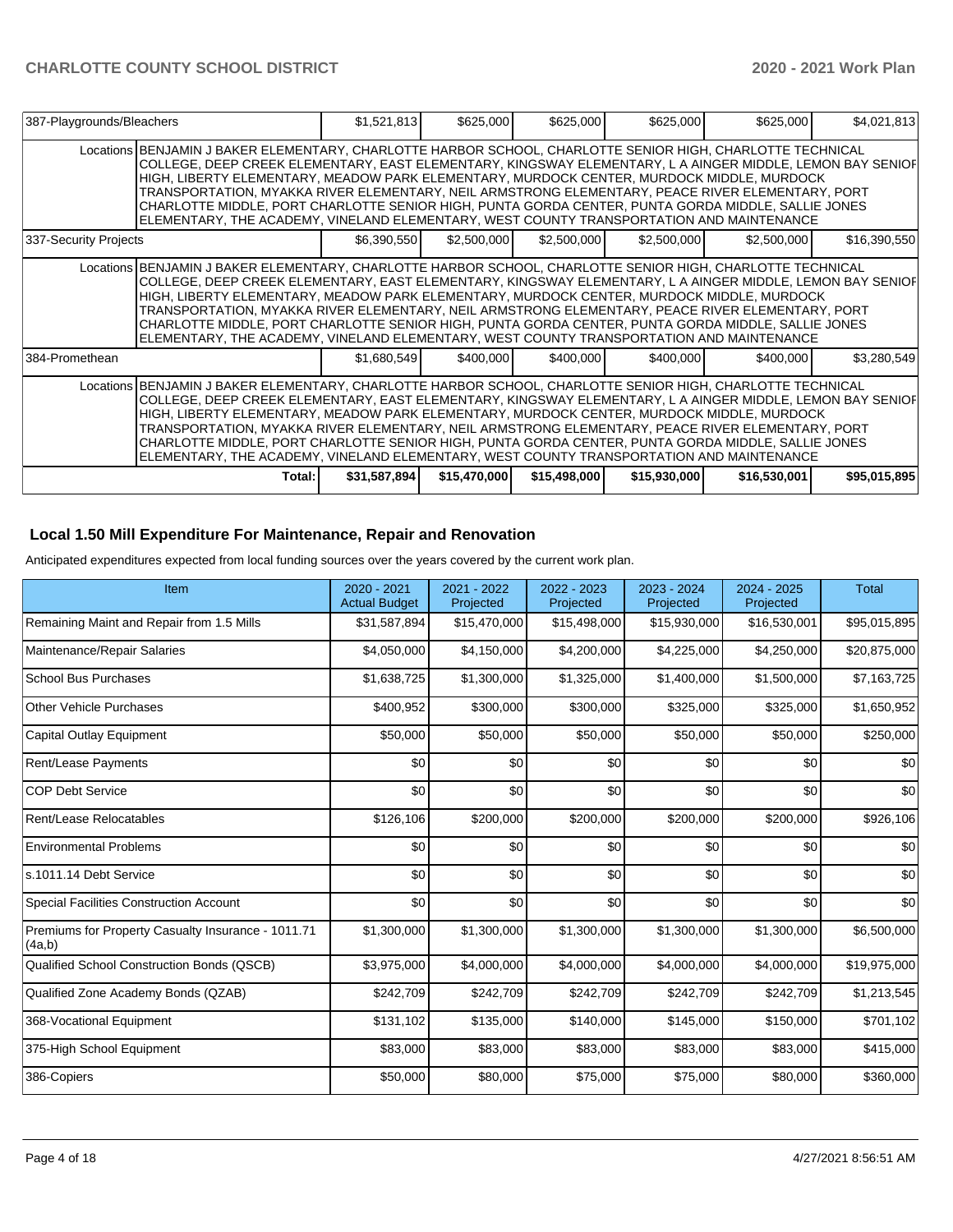| <b>Ending Fund Balance</b>                | \$11,301,947 | \$11,000,000 | \$11,000,000 | \$11,000,000 | \$11,000,000 | \$55,301,947  |
|-------------------------------------------|--------------|--------------|--------------|--------------|--------------|---------------|
| 364-School Radios/AED's                   | \$24,000     | \$50,000     | \$50,000     | \$50,000     | \$50,000     | \$224,000     |
| 396-Facilities Department Staff           | \$475,000    | \$475,000    | \$475,000    | \$475,000    | \$475,000    | \$2,375,000   |
| 380-District-wide Furniture and Equipment | \$288,104    | \$300,000    | \$300,000    | \$350,000    | \$350,000    | \$1,588,104   |
| 371-Middle School Equipment               | \$40,000     | \$40,000     | \$40,000     | \$40,000     | \$40,000     | \$200,000     |
| 379-Custodial Equipment                   | \$135,058    | \$75,000     | \$75,000     | \$75,000     | \$75,000     | \$435,058     |
| 700-District Technology Plan              | \$8,171,899  | \$3,750,000  | \$3,970,000  | \$4,260,000  | \$4,310,000  | \$24,461,899  |
| 372-Elementary Equipment                  | \$30,000     | \$30,000     | \$30,000     | \$30,000     | \$30,000     | \$150,000     |
| 314-Land                                  | \$250,000    | \$0          | \$0          | \$0          | \$0          | \$250,000     |
| Charter Capital Outlay Pass Through       | \$450,000    | \$500,579    | \$501,487    | \$550,467    | \$593,233    | \$2,595,766   |
| <b>Local Expenditure Totals:</b>          | \$64,801,496 | \$43,531,288 | \$43,855,196 | \$44,806,176 | \$45,633,943 | \$242,628,099 |

# **Revenue**

## **1.50 Mill Revenue Source**

Schedule of Estimated Capital Outlay Revenue from each currently approved source which is estimated to be available for expenditures on the projects included in the tentative district facilities work program. All amounts are NET after considering carryover balances, interest earned, new COP's, 1011.14 and 1011.15 loans, etc. Districts cannot use 1.5-Mill funds for salaries except for those explicitly associated with maintenance/repair projects. (1011.71 (5), F.S.)

| <b>Item</b>                                                                         | Fund | $2020 - 2021$<br><b>Actual Value</b> | $2021 - 2022$<br>Projected | $2022 - 2023$<br>Projected | $2023 - 2024$<br>Projected | $2024 - 2025$<br>Projected | Total             |
|-------------------------------------------------------------------------------------|------|--------------------------------------|----------------------------|----------------------------|----------------------------|----------------------------|-------------------|
| (1) Non-exempt property<br>lassessed valuation                                      |      | \$20,724,092,807                     | \$21,423,361,499           | \$21,781,481,389           | \$22,441,884,131           | \$23,013,249,694           | \$109,384,069,520 |
| $(2)$ The Millage projected for<br>discretionary capital outlay per<br>ls.1011.71   |      | 1.50                                 | 1.50                       | 1.50                       | 1.50                       | 1.50                       |                   |
| $(3)$ Full value of the 1.50-Mill<br>discretionary capital outlay per<br>ls.1011.71 |      | \$34,816,476                         | \$35,991,247               | \$36,592,889               | \$37,702,365               | \$38,662,259               | \$183,765,236     |
| $(4)$ Value of the portion of the 1.50<br>-Mill ACTUALLY levied                     | 370  | \$29,842,694                         | \$30.849.641               | \$31,365,333               | \$32,316,313               | \$33,139,080               | \$157,513,061     |
| $(5)$ Difference of lines (3) and (4)                                               |      | \$4,973,782                          | \$5,141,606                | \$5,227,556                | \$5,386,052                | \$5,523,179                | \$26,252,175      |

## **PECO Revenue Source**

The figure in the row designated "PECO Maintenance" will be subtracted from funds available for new construction because PECO maintenance dollars cannot be used for new construction.

| <b>Item</b>                          | Fund             | $2020 - 2021$<br><b>Actual Budget</b> | 2021 - 2022<br>Projected | 2022 - 2023<br>Projected | 2023 - 2024<br>Projected | 2024 - 2025<br>Projected | Total |
|--------------------------------------|------------------|---------------------------------------|--------------------------|--------------------------|--------------------------|--------------------------|-------|
| <b>PECO New Construction</b>         | 340 <sup>1</sup> | \$0 <sub>1</sub>                      | \$0                      | \$0                      | \$0                      | \$0 <sub>1</sub>         | \$0   |
| <b>PECO Maintenance Expenditures</b> |                  | \$0 <sub>1</sub>                      | \$0                      | \$0                      | \$0                      | \$0                      | \$0   |
|                                      |                  | \$0                                   | \$0                      | \$0                      | \$0                      | \$0                      | \$0   |

## **CO & DS Revenue Source**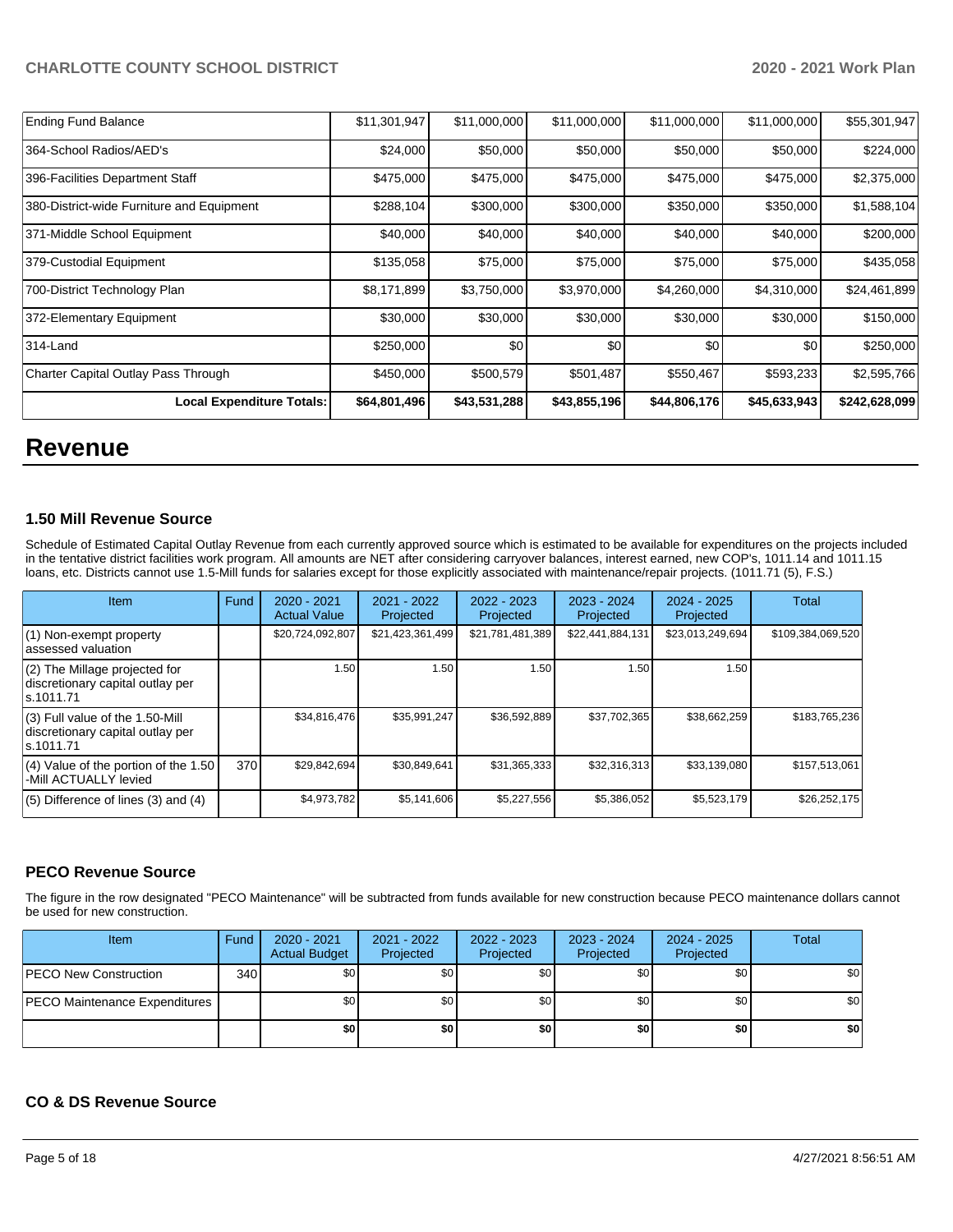Revenue from Capital Outlay and Debt Service funds.

| Item                                     | Fund             | $2020 - 2021$<br><b>Actual Budget</b> | 2021 - 2022<br>Projected | 2022 - 2023<br>Projected | $2023 - 2024$<br>Projected | $2024 - 2025$<br>Projected | Total       |
|------------------------------------------|------------------|---------------------------------------|--------------------------|--------------------------|----------------------------|----------------------------|-------------|
| CO & DS Cash Flow-through<br>Distributed | 360 <sup>1</sup> | \$581.534                             | \$581.534                | \$581.534                | \$581.534                  | \$581.534                  | \$2,907,670 |
| ICO & DS Interest on<br>Undistributed CO | 360              | \$18.329                              | \$18.329                 | \$18.329                 | \$18,329                   | \$18.329                   | \$91,645    |
|                                          |                  | \$599.863                             | \$599.863                | \$599.863                | \$599.863                  | \$599.863                  | \$2,999,315 |

## **Fair Share Revenue Source**

Nothing reported for this section. All legally binding commitments for proportionate fair-share mitigation for impacts on public school facilities must be included in the 5-year district work program.

No

### **Sales Surtax Referendum**

Specific information about any referendum for a 1-cent or ½-cent surtax referendum during the previous year.

**Did the school district hold a surtax referendum during the past fiscal year 2019 - 2020?**

# **Additional Revenue Source**

Any additional revenue sources

| Item                                                                                            | $2020 - 2021$<br><b>Actual Value</b> | 2021 - 2022<br>Projected | $2022 - 2023$<br>Projected | $2023 - 2024$<br>Projected | $2024 - 2025$<br>Projected | Total       |
|-------------------------------------------------------------------------------------------------|--------------------------------------|--------------------------|----------------------------|----------------------------|----------------------------|-------------|
| Proceeds from a s.1011.14/15 F.S. Loans                                                         | \$0                                  | \$0                      | \$0                        | \$0                        | \$0                        | \$0         |
| District Bonds - Voted local bond<br>referendum proceeds per s.9, Art VII<br>State Constitution | \$0                                  | \$0                      | \$0                        | \$0                        | \$0                        | \$0         |
| Proceeds from Special Act Bonds                                                                 | \$0                                  | \$0                      | \$0                        | \$0                        | \$0                        | \$0         |
| Estimated Revenue from CO & DS Bond<br>Sale                                                     | \$0                                  | \$0                      | \$0                        | \$0                        | \$0                        | \$0         |
| Proceeds from Voted Capital<br>Improvements millage                                             | \$0                                  | \$0                      | \$0                        | \$0                        | \$0                        | \$0         |
| Other Revenue for Other Capital Projects                                                        | \$485,000                            | \$529,700                | \$540,000                  | \$540,000                  | \$545,000                  | \$2,639,700 |
| Proceeds from 1/2 cent sales surtax<br>authorized by school board                               | \$0                                  | \$0                      | \$0                        | \$0                        | \$0                        | \$0         |
| Proceeds from local governmental<br>infrastructure sales surtax                                 | \$0                                  | \$0                      | \$0                        | \$0                        | \$0                        | \$0         |
| Proceeds from Certificates of<br>Participation (COP's) Sale                                     | \$0                                  | \$0                      | \$0                        | \$0                        | \$0                        | \$0         |
| Classrooms First Bond proceeds amount<br>authorized in FY 1997-98                               | \$0                                  | \$0                      | \$0                        | \$0                        | \$0                        | \$0         |
| Classrooms for Kids                                                                             | \$0                                  | \$0                      | \$0                        | \$0                        | \$0                        | \$0         |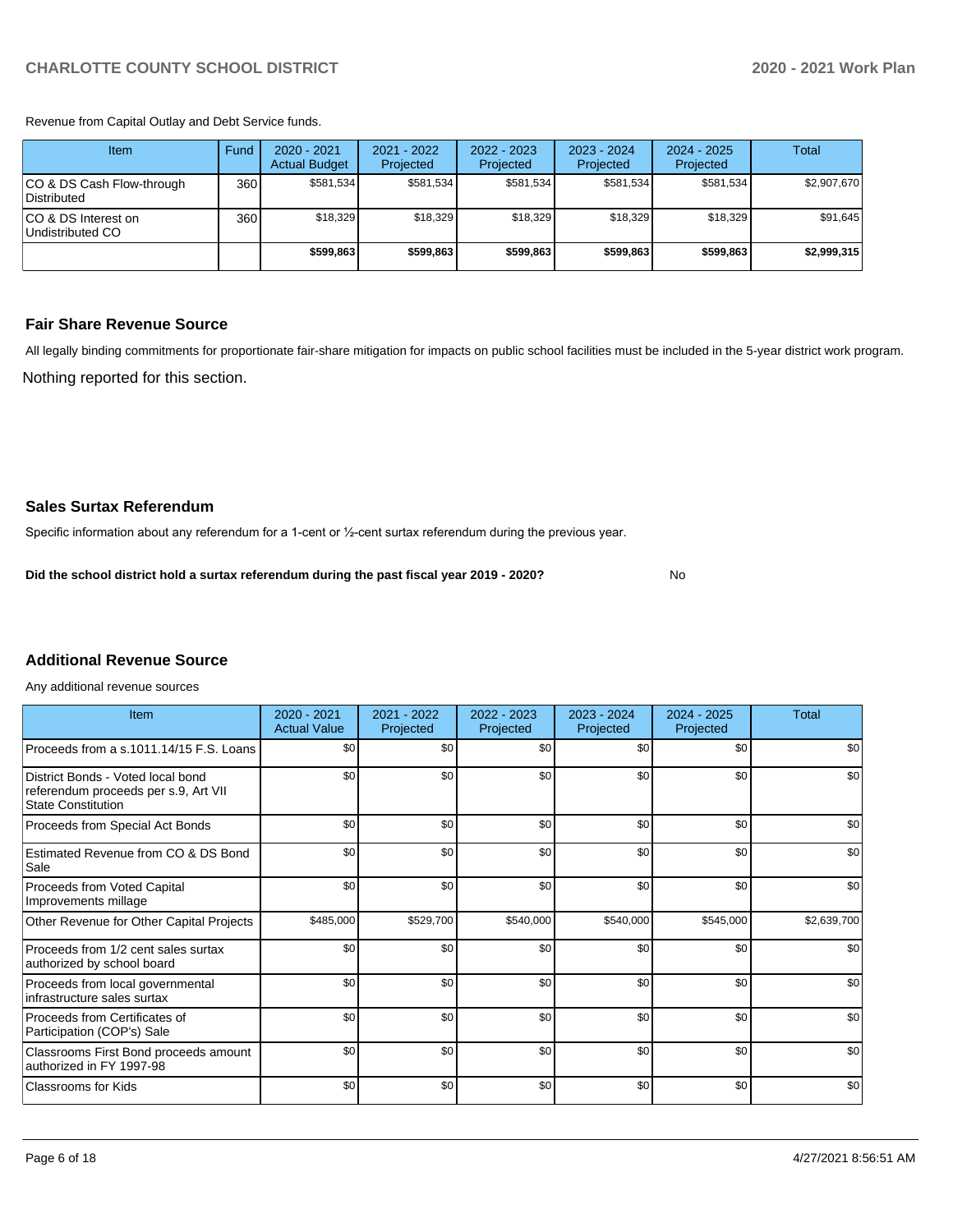| <b>District Equity Recognition</b>                                                                                        | \$0          | \$0          | \$0          | \$0          | \$0          | \$0          |
|---------------------------------------------------------------------------------------------------------------------------|--------------|--------------|--------------|--------------|--------------|--------------|
| <b>Federal Grants</b>                                                                                                     | \$0          | \$0          | \$0          | \$0          | \$0          | \$0          |
| Proportionate share mitigation (actual<br>cash revenue only, not in kind donations)                                       | \$0          | \$0          | \$0          | \$0          | \$0          | \$0          |
| Impact fees received                                                                                                      | \$0          | \$0          | \$0          | \$0          | \$0          | \$0          |
| Private donations                                                                                                         | \$0          | \$0          | \$0          | \$0          | \$0          | \$0          |
| Grants from local governments or not-for-<br>profit organizations                                                         | \$0          | \$0          | \$0          | \$0          | \$0          | \$0          |
| Interest, Including Profit On Investment                                                                                  | \$350,000    | \$350,000    | \$350,000    | \$350,000    | \$350,000    | \$1,750,000  |
| Revenue from Bonds pledging proceeds<br>from 1 cent or 1/2 cent Sales Surtax                                              | \$0          | \$0          | \$0          | \$0          | \$0          | \$0          |
| <b>Total Fund Balance Carried Forward</b>                                                                                 | \$33,523,939 | \$11,202,084 | \$11,000,000 | \$11,000,000 | \$11,000,000 | \$77,726,023 |
| General Capital Outlay Obligated Fund<br><b>Balance Carried Forward From Total</b><br><b>Fund Balance Carried Forward</b> | \$0          | \$0          | \$0          | \$0          | \$0          | \$0          |
| <b>Special Facilities Construction Account</b>                                                                            | \$0          | \$0          | \$0          | \$0          | \$0          | \$0          |
| One Cent - 1/2 Cent Sales Surtax Debt<br>Service From Total Fund Balance Carried<br>Forward                               | \$0          | \$0          | \$0          | \$0          | \$0          | \$0          |
| Capital Outlay Projects Funds Balance<br>Carried Forward From Total Fund<br><b>Balance Carried Forward</b>                | \$0          | \$0          | \$0          | \$0          | \$0          | \$0          |
| <b>Subtotal</b>                                                                                                           | \$34,358,939 | \$12,081,784 | \$11,890,000 | \$11,890,000 | \$11,895,000 | \$82,115,723 |

# **Total Revenue Summary**

| <b>Item Name</b>                                           | 2020 - 2021<br><b>Budget</b> | 2021 - 2022<br>Projected | $2022 - 2023$<br>Projected | $2023 - 2024$<br>Projected | 2024 - 2025<br>Projected | <b>Five Year Total</b> |
|------------------------------------------------------------|------------------------------|--------------------------|----------------------------|----------------------------|--------------------------|------------------------|
| Local 1.5 Mill Discretionary Capital Outlay<br> Revenue    | \$29,842,694                 | \$30,849,641             | \$31,365,333               | \$32,316,313               | \$33,139,080             | \$157,513,061          |
| PECO and 1.5 Mill Maint and Other 1.5<br>Mill Expenditures | (S64, 801, 496)              | (S43.531.288)            | (\$43,855,196)             | (S44, 806, 176)            | $($ \$45,633,943)        | (\$242,628,099)        |
| <b>PECO Maintenance Revenue</b>                            | \$0 <sub>1</sub>             | \$0 <sub>1</sub>         | \$0                        | \$0                        | \$0                      | \$0                    |
| Available 1.50 Mill for New<br><b>Construction</b>         | ( \$34, 958, 802)            | (\$12,681,647)           | (\$12,489,863)             | (\$12,489,863)             | (\$12,494,863)           | (\$85,115,038)         |

| <b>Item Name</b>                      | 2020 - 2021<br><b>Budget</b> | $2021 - 2022$<br>Projected | 2022 - 2023<br>Projected | 2023 - 2024<br>Projected | $2024 - 2025$<br>Projected | <b>Five Year Total</b> |
|---------------------------------------|------------------------------|----------------------------|--------------------------|--------------------------|----------------------------|------------------------|
| ICO & DS Revenue                      | \$599,863                    | \$599,863                  | \$599,863                | \$599,863                | \$599,863                  | \$2,999,315            |
| <b>IPECO New Construction Revenue</b> | \$0                          | \$0                        | \$0 <sub>1</sub>         | \$0                      | \$0                        | \$0                    |
| Other/Additional Revenue              | \$34,358,939                 | \$12,081,784               | \$11,890,000             | \$11,890,000             | \$11,895,000               | \$82,115,723           |
| <b>Total Additional Revenue</b>       | \$34,958,802                 | \$12,681,647               | \$12,489,863             | \$12,489,863             | \$12,494,863               | \$85,115,038           |
| <b>Total Available Revenue</b>        | \$0                          | \$0                        | \$0                      | \$0                      | \$0                        | \$0                    |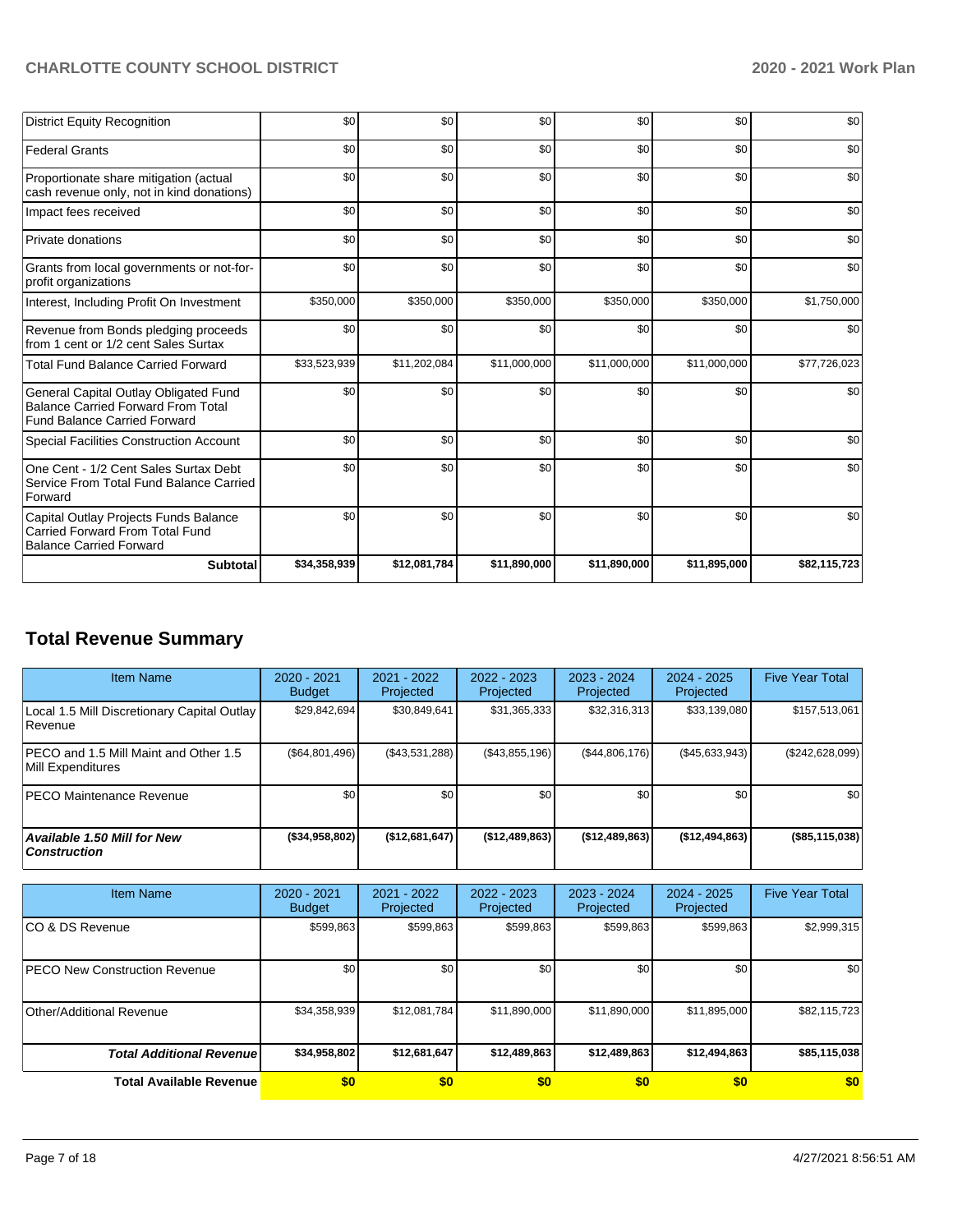# **Project Schedules**

# **Capacity Project Schedules**

A schedule of capital outlay projects necessary to ensure the availability of satisfactory classrooms for the projected student enrollment in K-12 programs.

| <b>Project Description</b>                                                     | Location                                        |                          | 2020 - 2021 | 2021 - 2022 | 2022 - 2023 | 2023 - 2024 | 2024 - 2025    | <b>Total</b>    | Funded |
|--------------------------------------------------------------------------------|-------------------------------------------------|--------------------------|-------------|-------------|-------------|-------------|----------------|-----------------|--------|
| Remodel, renovate,<br>site improvements.                                       | <b>CHARLOTTE</b><br><b>HARBOR SCHOOL</b>        | Planned<br>Cost:         | \$0         | \$0         | \$0         | \$0         | \$227,500      | \$227,500 No    |        |
|                                                                                |                                                 | <b>Student Stations:</b> | $\mathbf 0$ | $\mathbf 0$ | $\mathbf 0$ | $\mathbf 0$ | 0              | $\Omega$        |        |
|                                                                                |                                                 | Total Classrooms:        | $\mathbf 0$ | $\mathbf 0$ | $\mathbf 0$ | $\Omega$    | $\Omega$       | $\Omega$        |        |
|                                                                                |                                                 | Gross Sq Ft:             | $\mathbf 0$ | $\mathbf 0$ | $\mathbf 0$ | $\mathbf 0$ | $\Omega$       | $\Omega$        |        |
| Remodel, renovate<br>(Buildings 1-12) and<br>new construction and<br>site work | <b>CHARLOTTE</b><br>TECHNICAL<br><b>COLLEGE</b> | Planned<br>Cost:         | \$0         | \$0         | \$0         | \$0         | \$772,500      | \$772,500 No    |        |
|                                                                                |                                                 | <b>Student Stations:</b> | $\pmb{0}$   | $\mathbf 0$ | $\pmb{0}$   | $\mathbf 0$ | 0              | 0               |        |
|                                                                                |                                                 | <b>Total Classrooms:</b> | $\Omega$    | $\Omega$    | $\Omega$    | $\Omega$    | $\overline{0}$ | $\Omega$        |        |
|                                                                                |                                                 | Gross Sq Ft:             | $\mathbf 0$ | $\mathbf 0$ | $\mathbf 0$ | $\mathbf 0$ | $\Omega$       | $\Omega$        |        |
| Remodel, renovate,<br>new construction,<br>and site<br>improvements            | PORT CHARLOTTE<br>SENIOR HIGH                   | Planned<br>Cost:         | \$0         | \$0         | \$0         | \$0         | \$1,794,500    | \$1,794,500 No  |        |
|                                                                                |                                                 | <b>Student Stations:</b> | $\pmb{0}$   | $\mathbf 0$ | $\mathbf 0$ | $\mathbf 0$ | 0              | 0               |        |
|                                                                                |                                                 | Total Classrooms:        | $\pmb{0}$   | $\pmb{0}$   | $\pmb{0}$   | $\pmb{0}$   | $\mathbf 0$    | $\mathbf 0$     |        |
|                                                                                |                                                 | Gross Sq Ft:             | $\mathbf 0$ | $\mathbf 0$ | $\mathbf 0$ | $\mathbf 0$ | $\Omega$       | $\Omega$        |        |
| Remodel, renovate,<br>new construction,<br>and site<br>improvements            | PORT CHARLOTTE<br><b>MIDDLE</b>                 | Planned<br>Cost:         | \$0         | \$0         | \$0         | \$0         | \$26,357,780   | \$26,357,780 No |        |
|                                                                                |                                                 | <b>Student Stations:</b> | $\pmb{0}$   | $\mathbf 0$ | $\pmb{0}$   | $\mathbf 0$ | 0              | 0               |        |
|                                                                                |                                                 | <b>Total Classrooms:</b> | $\pmb{0}$   | $\pmb{0}$   | $\pmb{0}$   | $\mathbf 0$ | $\mathbf 0$    | $\Omega$        |        |
|                                                                                |                                                 | Gross Sq Ft:             | $\Omega$    | $\Omega$    | $\Omega$    | $\Omega$    | $\Omega$       | $\Omega$        |        |
| Remodel, renovate,<br>new construction,<br>and site<br>improvements            | THE ACADEMY                                     | Planned<br>Cost:         | \$0         | \$0         | \$0         | \$0         | \$30,000       | \$30,000 No     |        |
|                                                                                |                                                 | <b>Student Stations:</b> | $\mathbf 0$ | $\mathbf 0$ | $\mathbf 0$ | $\mathbf 0$ | $\mathbf 0$    | $\Omega$        |        |
|                                                                                |                                                 | <b>Total Classrooms:</b> | $\pmb{0}$   | $\mathbf 0$ | $\pmb{0}$   | $\mathbf 0$ | 0              | 0               |        |
|                                                                                |                                                 | Gross Sq Ft:             | $\mathbf 0$ | $\Omega$    | $\Omega$    | $\Omega$    | $\Omega$       | $\Omega$        |        |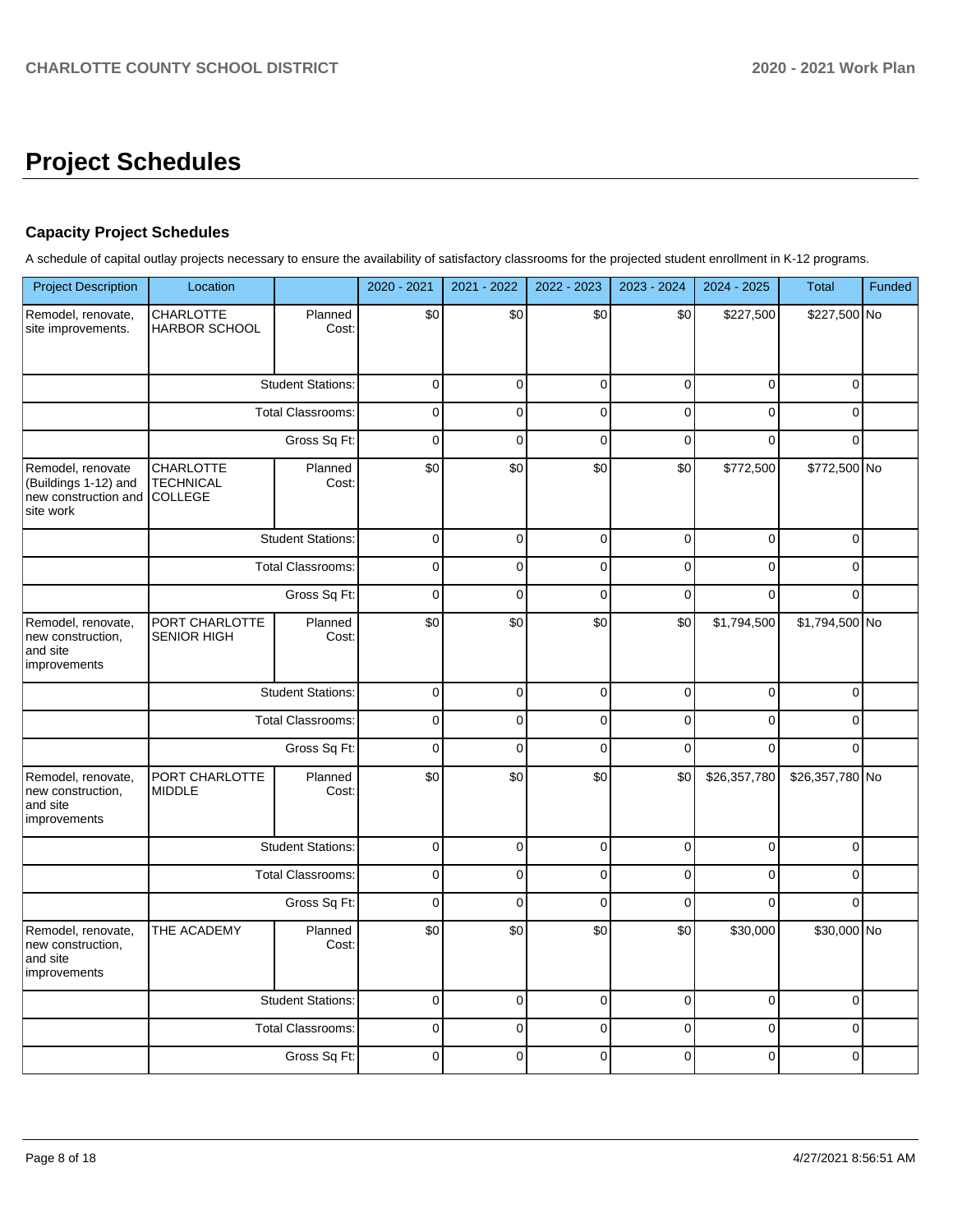| Remodel and<br>painting                          | <b>KINGSWAY</b><br><b>ELEMENTARY</b>     | Planned<br>Cost:         | \$0                 | \$0         | \$0         | \$0         | \$42,750    | \$42,750 No  |  |
|--------------------------------------------------|------------------------------------------|--------------------------|---------------------|-------------|-------------|-------------|-------------|--------------|--|
|                                                  |                                          | <b>Student Stations:</b> | $\pmb{0}$           | $\mathbf 0$ | $\mathbf 0$ | 0           | $\mathbf 0$ | 0            |  |
|                                                  |                                          | <b>Total Classrooms:</b> | $\pmb{0}$           | $\mathbf 0$ | $\mathbf 0$ | $\mathbf 0$ | $\mathbf 0$ | 0            |  |
|                                                  |                                          | Gross Sq Ft:             | $\pmb{0}$           | $\mathbf 0$ | $\mathbf 0$ | 0           | $\mathbf 0$ | 0            |  |
| Remodel, painting,<br>flooring and lighting      | <b>LIBERTY</b><br><b>ELEMENTARY</b>      | Planned<br>Cost:         | \$0                 | $$0$$       | \$0         | \$0         | \$332,500   | \$332,500 No |  |
|                                                  |                                          | <b>Student Stations:</b> | $\mathbf 0$         | $\mathbf 0$ | $\mathbf 0$ | $\mathbf 0$ | $\mathbf 0$ | $\mathbf 0$  |  |
|                                                  |                                          | Total Classrooms:        | $\pmb{0}$           | $\mathbf 0$ | $\mathbf 0$ | $\mathbf 0$ | $\mathbf 0$ | 0            |  |
|                                                  |                                          | Gross Sq Ft:             | $\pmb{0}$           | $\mathbf 0$ | $\mathbf 0$ | $\mathbf 0$ | $\mathbf 0$ | $\Omega$     |  |
| Remodel,<br>technology, painting<br>and lighting | <b>MYAKKA RIVER</b><br><b>ELEMENTARY</b> | Planned<br>Cost:         | \$0                 | \$0         | \$0         | \$0         | \$505,000   | \$505,000 No |  |
|                                                  |                                          | <b>Student Stations:</b> | $\pmb{0}$           | $\mathbf 0$ | $\mathbf 0$ | 0           | $\mathbf 0$ | $\mathbf 0$  |  |
|                                                  |                                          | Total Classrooms:        | $\pmb{0}$           | $\mathbf 0$ | $\mathbf 0$ | $\pmb{0}$   | $\mathbf 0$ | 0            |  |
|                                                  |                                          | Gross Sq Ft:             | $\pmb{0}$           | $\mathbf 0$ | $\mathbf 0$ | 0           | $\mathbf 0$ | $\Omega$     |  |
| Remodel, lighting                                | SALLIE JONES<br><b>ELEMENTARY</b>        | Planned<br>Cost:         | \$0                 | \$0         | \$0         | \$0         | \$35,000    | \$35,000 No  |  |
|                                                  |                                          | <b>Student Stations:</b> | $\mathsf{O}\xspace$ | $\mathbf 0$ | $\pmb{0}$   | $\pmb{0}$   | $\mathbf 0$ | 0            |  |
|                                                  |                                          | Total Classrooms:        | $\pmb{0}$           | $\mathbf 0$ | $\mathbf 0$ | $\mathbf 0$ | $\mathbf 0$ | 0            |  |
|                                                  |                                          | Gross Sq Ft:             | $\pmb{0}$           | $\mathbf 0$ | $\mathbf 0$ | $\pmb{0}$   | $\mathbf 0$ | 0            |  |
| Remodel, HVAC                                    | L A AINGER<br><b>MIDDLE</b>              | Planned<br>Cost:         | \$0                 | $$0$$       | \$0         | \$0         | \$565,500   | \$565,500 No |  |
|                                                  |                                          | <b>Student Stations:</b> | $\Omega$            | $\Omega$    | $\Omega$    | $\Omega$    | $\Omega$    | $\Omega$     |  |
|                                                  |                                          | Total Classrooms:        | $\pmb{0}$           | $\mathbf 0$ | $\mathbf 0$ | 0           | 0           | 0            |  |
|                                                  |                                          | Gross Sq Ft:             | $\pmb{0}$           | $\mathbf 0$ | $\mathbf 0$ | $\pmb{0}$   | $\mathbf 0$ | 0            |  |
| Remodel, painting,<br>technology                 | CHARLOTTE<br>SENIOR HIGH                 | Planned<br>Cost:         | \$0                 | $$0$$       | \$0         | \$0         | \$58,500    | \$58,500 No  |  |
|                                                  |                                          | <b>Student Stations:</b> | $\mathsf{O}\xspace$ | $\mathbf 0$ | $\pmb{0}$   | $\pmb{0}$   | $\mathbf 0$ | 0            |  |
|                                                  |                                          | Total Classrooms:        | $\mathsf{O}\xspace$ | $\pmb{0}$   | $\pmb{0}$   | $\pmb{0}$   | $\pmb{0}$   | 0            |  |
|                                                  |                                          | Gross Sq Ft:             | $\mathbf 0$         | $\mathbf 0$ | $\pmb{0}$   | $\pmb{0}$   | $\mathbf 0$ | 0            |  |
| Remodel, bell<br>system, HVAC                    | <b>LEMON BAY</b><br>SENIOR HIGH          | Planned<br>Cost:         | \$0                 | $$0$$       | \$0         | \$0         | \$802,500   | \$802,500 No |  |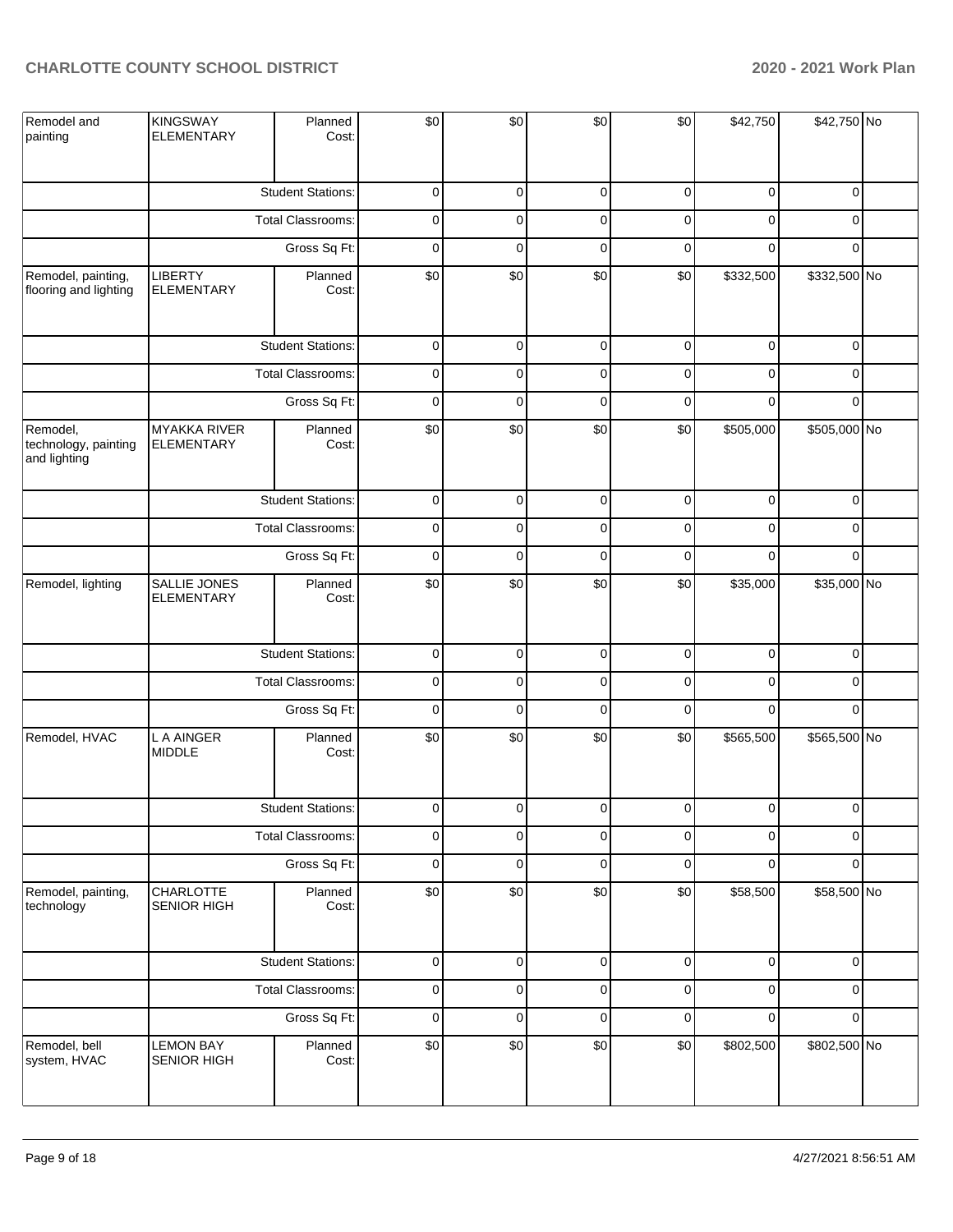| <b>Student Stations:</b> |     |     |                  |     |                             |  |
|--------------------------|-----|-----|------------------|-----|-----------------------------|--|
| Total Classrooms:        |     |     |                  |     |                             |  |
| Gross Sq Ft:             |     |     |                  |     |                             |  |
|                          |     |     |                  |     |                             |  |
| <b>Planned Cost:</b>     | \$0 | \$0 | \$0 <sub>1</sub> | \$0 | $$31,524,030$ $$31,524,030$ |  |
| <b>Student Stations:</b> |     |     |                  |     |                             |  |
| <b>Total Classrooms:</b> |     |     |                  |     |                             |  |
| Gross Sq Ft:             |     |     |                  |     | U                           |  |

## **Other Project Schedules**

Major renovations, remodeling, and additions of capital outlay projects that do not add capacity to schools.

| <b>Project Description</b>                          | Location                                                              | 2020 - 2021<br><b>Actual Budget</b> | 2021 - 2022<br>Projected | $2022 - 2023$<br>Projected | 2023 - 2024<br>Projected | $2024 - 2025$<br>Projected | Total        | Funded |
|-----------------------------------------------------|-----------------------------------------------------------------------|-------------------------------------|--------------------------|----------------------------|--------------------------|----------------------------|--------------|--------|
| New construction                                    | <b>MURDOCK</b><br><b>TRANSPORTATION</b>                               | \$0                                 | \$0                      | \$0                        | \$0                      | \$20,000                   | \$20,000 No  |        |
| Add remodel, renovate & site<br><b>improvements</b> | PUNTA GORDA CENTER                                                    | \$0                                 | \$0                      | \$0                        | \$0                      | \$325,000                  | \$325,000 No |        |
| Remodeling                                          | <b>IMURDOCK CENTER</b>                                                | \$0                                 | \$0                      | \$0                        | \$0                      | \$245.000                  | \$245,000 No |        |
| Remodel                                             | <b>WEST COUNTY</b><br><b>TRANSPORTATION AND</b><br><b>MAINTENANCE</b> | \$0                                 | \$0                      | \$0                        | \$0                      | \$49,500                   | \$49,500 No  |        |
|                                                     |                                                                       | \$0                                 | \$0                      | \$0                        | \$0                      | \$639,500                  | \$639,500    |        |

## **Additional Project Schedules**

Any projects that are not identified in the last approved educational plant survey.

Nothing reported for this section.

# **Non Funded Growth Management Project Schedules**

Schedule indicating which projects, due to planned development, that CANNOT be funded from current revenues projected over the next five years.

Nothing reported for this section.

# **Tracking**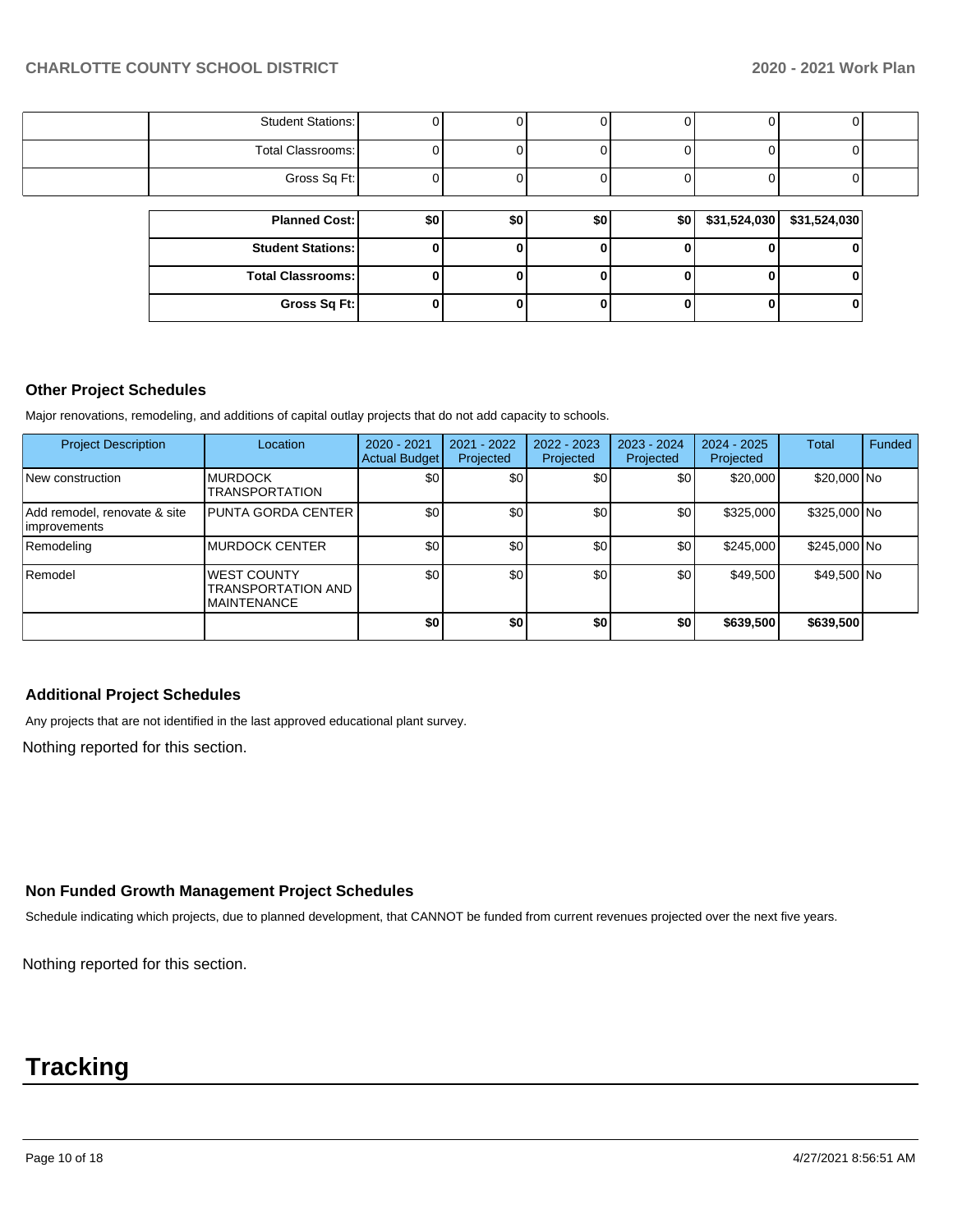# **Capacity Tracking**

| Location                                     | $2020 -$<br>2021 Satis.<br>Stu. Sta. | Actual<br>$2020 -$<br>2021 FISH<br>Capacity | Actual<br>$2019 -$<br>2020<br><b>COFTE</b> | # Class<br>Rooms | Actual<br>Average<br>$2020 -$<br>2021 Class<br><b>Size</b> | Actual<br>$2020 -$<br>2021<br><b>Utilization</b> | <b>New</b><br>Stu.<br>Capacity | <b>New</b><br>Rooms to<br>be<br>Added/Re<br>moved | Projected<br>$2024 -$<br>2025<br><b>COFTE</b> | Projected<br>$2024 -$<br>2025<br><b>Utilization</b> | Projected<br>$2024 -$<br>2025 Class  <br><b>Size</b> |
|----------------------------------------------|--------------------------------------|---------------------------------------------|--------------------------------------------|------------------|------------------------------------------------------------|--------------------------------------------------|--------------------------------|---------------------------------------------------|-----------------------------------------------|-----------------------------------------------------|------------------------------------------------------|
| <b>SALLIE JONES</b><br><b>ELEMENTARY</b>     | 717                                  | 717                                         | 639                                        | 38               | 17                                                         | 89.00 %                                          | $\Omega$                       | $\mathbf 0$                                       | 650                                           | 91.00 %                                             | 17                                                   |
| <b>CHARLOTTE SENIOR</b><br><b>HIGH</b>       | 1,828                                | 1,736                                       | 1,737                                      | 77               | 23                                                         | 100.00%                                          | $\Omega$                       | $\mathbf 0$                                       | 1.700                                         | 98.00%                                              | 22                                                   |
| PEACE RIVER<br><b>ELEMENTARY</b>             | 861                                  | 861                                         | 572                                        | 47               | 12                                                         | 66.00 %                                          | $\Omega$                       | 0                                                 | 600                                           | 70.00 %                                             | 13                                                   |
| CHARLOTTE HARBOR<br><b>SCHOOL</b>            | 262                                  | 262                                         | 142                                        | 23               | 6                                                          | 54.00%                                           | $\Omega$                       | $\Omega$                                          | 130                                           | 50.00 %                                             | $6 \mid$                                             |
| <b>LEMON BAY SENIOR</b><br><b>HIGH</b>       | 1,428                                | 1,285                                       | 1,003                                      | 58               | 17                                                         | 78.00 %                                          | $\Omega$                       | $\mathbf{0}$                                      | 1.100                                         | 86.00 %                                             | 19                                                   |
| <b>BENJAMIN J BAKER</b><br><b>ELEMENTARY</b> | 324                                  | 324                                         | 32                                         | 18               | $\overline{2}$                                             | 10.00 %                                          | $\Omega$                       | $\mathbf 0$                                       | 48                                            | 15.00 %                                             | 3                                                    |
| PORT CHARLOTTE<br><b>MIDDLE</b>              | 1,112                                | 1,000                                       | 861                                        | 51               | 17                                                         | 86.00 %                                          | $\Omega$                       | $\mathbf{0}$                                      | 800                                           | 80.00 %                                             | 16                                                   |
| <b>MEADOW PARK</b><br><b>ELEMENTARY</b>      | 865                                  | 865                                         | 702                                        | 47               | 15                                                         | 81.00%                                           | $\Omega$                       | 0                                                 | 650                                           | 75.00 %                                             | 14                                                   |
| <b>PORT CHARLOTTE</b><br><b>SENIOR HIGH</b>  | 1,937                                | 1,840                                       | 1,517                                      | 79               | 19                                                         | 82.00%                                           | $\Omega$                       | $\mathbf 0$                                       | 1,600                                         | 87.00 %                                             | 20                                                   |
| <b>LIBERTY ELEMENTARY</b>                    | 655                                  | 655                                         | 554                                        | 35               | 16                                                         | 85.00%                                           | $\Omega$                       | $\Omega$                                          | 550                                           | 84.00%                                              | 16                                                   |
| <b>MURDOCK MIDDLE</b>                        | 909                                  | 818                                         | 654                                        | 42               | 16                                                         | 80.00%                                           | $\Omega$                       | $\mathbf 0$                                       | 700                                           | 86.00 %                                             | 17                                                   |
| <b>MYAKKA RIVER</b><br><b>ELEMENTARY</b>     | 667                                  | 667                                         | 547                                        | 35               | 16                                                         | 82.00%                                           | $\Omega$                       | $\Omega$                                          | 550                                           | 82.00%                                              | 16                                                   |
| <b>EAST ELEMENTARY</b>                       | 861                                  | 861                                         | 662                                        | 47               | 14                                                         | 77.00 %                                          | $\Omega$                       | $\mathbf 0$                                       | 600                                           | 70.00 %                                             | 13                                                   |
| <b>NEIL ARMSTRONG</b><br><b>ELEMENTARY</b>   | 861                                  | 861                                         | 731                                        | 47               | 16                                                         | 85.00 %                                          | $\Omega$                       | $\mathbf{0}$                                      | 700                                           | 81.00%                                              | 15                                                   |
| PUNTA GORDA MIDDLE                           | 1,381                                | 1,242                                       | 1,210                                      | 60               | 20                                                         | 97.00 %                                          | $\Omega$                       | $\mathbf 0$                                       | 1.100                                         | 89.00 %                                             | 18                                                   |
| <b>THE ACADEMY</b>                           | 325                                  | 292                                         | 210                                        | 18               | 12                                                         | 72.00 %                                          | $\Omega$                       | $\overline{0}$                                    | 290                                           | 99.00 %                                             | 16                                                   |
| <b>DEEP CREEK</b><br><b>ELEMENTARY</b>       | 884                                  | 884                                         | 754                                        | 47               | 16                                                         | 85.00%                                           | $\Omega$                       | $\Omega$                                          | 650                                           | 74.00 %                                             | 14                                                   |
| <b>KINGSWAY</b><br><b>ELEMENTARY</b>         | 732                                  | 732                                         | 558                                        | 40               | 14                                                         | 76.00 %                                          | $\Omega$                       | $\Omega$                                          | 500                                           | 68.00%                                              | 13                                                   |
| <b>CHARLOTTE</b><br><b>TECHNICAL COLLEGE</b> | 745                                  | 894                                         | 213                                        | 43               | 5                                                          | 24.00%                                           | $\Omega$                       | $\mathbf{0}$                                      | 150                                           | 17.00 %                                             | $\overline{3}$                                       |
| L A AINGER MIDDLE                            | 1,053                                | 947                                         | 653                                        | 47               | 14                                                         | 69.00%                                           | $\Omega$                       | $\mathbf 0$                                       | 700                                           | 74.00 %                                             | 15                                                   |
| <b>VINELAND</b><br><b>ELEMENTARY</b>         | 880                                  | 880                                         | 574                                        | 47               | 12                                                         | 65.00 %                                          | $\Omega$                       | 0                                                 | 600                                           | 68.00 %                                             | 13                                                   |
|                                              | 19,287                               | 18,623                                      | 14,523                                     | 946              | 15                                                         | 77.98%                                           | $\bf{0}$                       | 0                                                 | 14,368                                        | 77.15 %                                             | 15                                                   |

The COFTE Projected Total (14,368) for 2024 - 2025 must match the Official Forecasted COFTE Total (14,368 ) for 2024 - 2025 before this section can be completed. In the event that the COFTE Projected Total does not match the Official forecasted COFTE, then the Balanced Projected COFTE Table should be used to balance COFTE.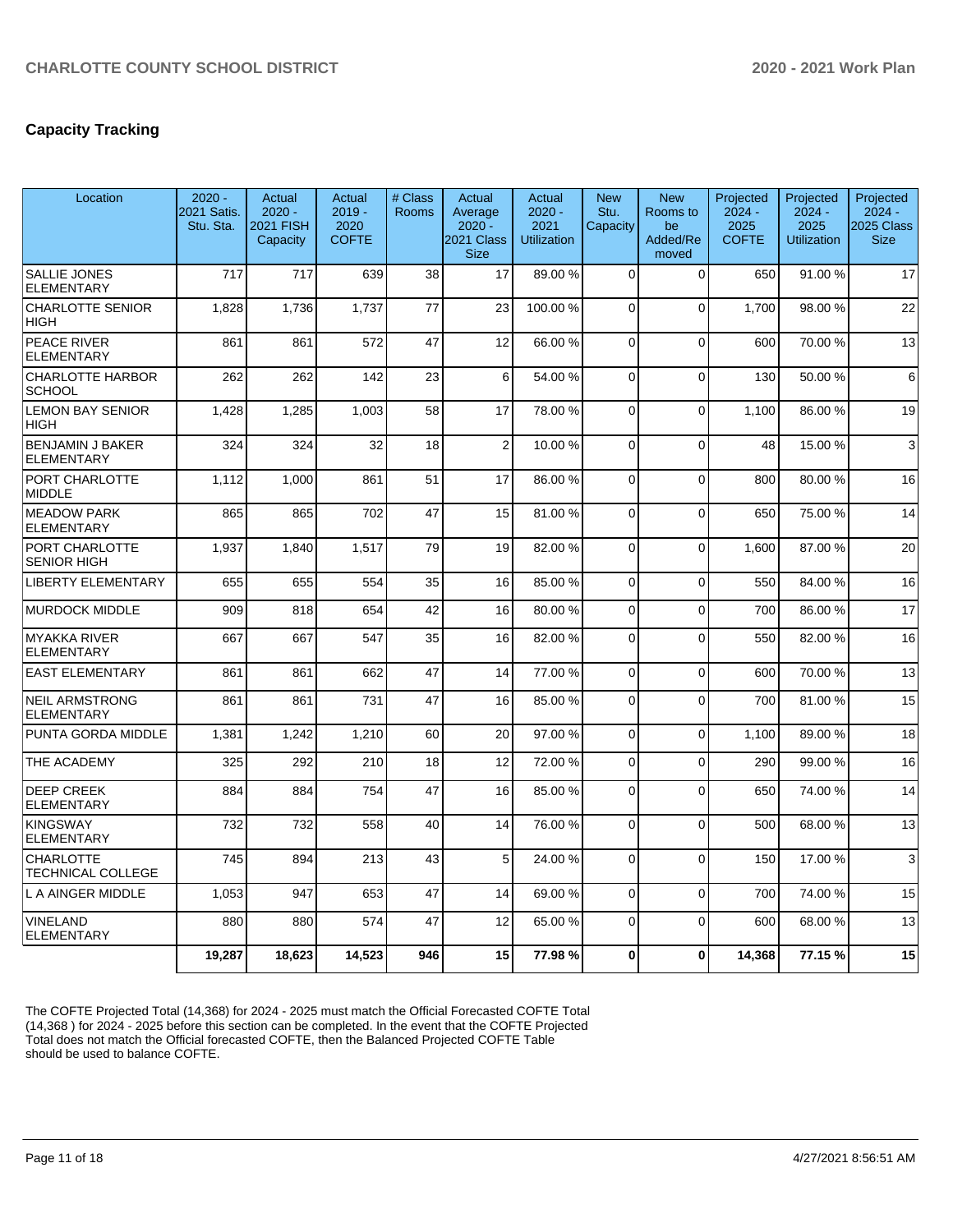| Projected COFTE for 2024 - 2025 |        |  |  |  |  |
|---------------------------------|--------|--|--|--|--|
| Elementary (PK-3)               | 4,546  |  |  |  |  |
| Middle (4-8)                    | 5,373  |  |  |  |  |
| High (9-12)                     | 4,449  |  |  |  |  |
|                                 | 14,368 |  |  |  |  |

| <b>Grade Level Type</b> | <b>Balanced Projected</b><br>COFTE for 2024 - 2025 |
|-------------------------|----------------------------------------------------|
| Elementary (PK-3)       |                                                    |
| Middle (4-8)            |                                                    |
| High (9-12)             |                                                    |
|                         | 14,368                                             |

## **Relocatable Replacement**

Number of relocatable classrooms clearly identified and scheduled for replacement in the school board adopted financially feasible 5-year district work program.

| _ocation                               | 2021<br>$2020 -$ | $-2022$<br>2021 | $4 - 2023$<br>2022 | 2023 - 2024 | $2024 - 2025$ | Year 5 Total |
|----------------------------------------|------------------|-----------------|--------------------|-------------|---------------|--------------|
| <b>Total Relocatable Replacements:</b> | n                |                 |                    |             |               | Λ            |

## **Charter Schools Tracking**

Information regarding the use of charter schools.

| Location-Type                         | # Relocatable<br>units or<br>permanent<br>classrooms | Owner            | Year Started or<br>Scheduled | <b>Student</b><br><b>Stations</b> | <b>Students</b><br>Enrolled | Years in<br>Contract | <b>Total Charter</b><br><b>Students</b><br>projected for<br>$2024 - 2025$ |
|---------------------------------------|------------------------------------------------------|------------------|------------------------------|-----------------------------------|-----------------------------|----------------------|---------------------------------------------------------------------------|
| Florida Southwestern State<br>College |                                                      | 11 <b>JOTHER</b> | 2009                         | 415                               | 380                         |                      | 400                                                                       |
| Babcock Neighborhood                  |                                                      | 25 OTHER         | 2017                         | 520                               | 450                         |                      | 866                                                                       |
| Babcock High School                   |                                                      | 6LEASE RENT      | 2020                         | 150                               | 39                          |                      | 600                                                                       |
|                                       | 42                                                   |                  |                              | 1,085                             | 869                         |                      | 1,866                                                                     |

## **Special Purpose Classrooms Tracking**

The number of classrooms that will be used for certain special purposes in the current year, by facility and type of classroom, that the district will, 1), not use for educational purposes, and 2), the co-teaching classrooms that are not open plan classrooms and will be used for educational purposes.

| School                               | <b>School Type</b> | # of Elementary<br>K-3 Classrooms | # of Middle 4-8<br><b>Classrooms</b> | # of High $9-12$<br>Classrooms | # of $ESE$<br><b>Classrooms</b> | # of Combo<br><b>Classrooms</b> | Total<br>Classrooms |
|--------------------------------------|--------------------|-----------------------------------|--------------------------------------|--------------------------------|---------------------------------|---------------------------------|---------------------|
| <b>IDEEP CREEK ELEMENTARY</b>        | Educational        |                                   |                                      |                                |                                 |                                 |                     |
| <b>KINGSWAY ELEMENTARY</b>           | Educational        |                                   |                                      |                                |                                 |                                 |                     |
| <b>PORT CHARLOTTE SENIOR HIGH</b>    | Educational        |                                   |                                      |                                |                                 |                                 |                     |
| <b>LEAST ELEMENTARY</b>              | Educational        |                                   |                                      |                                |                                 |                                 |                     |
| <b>PORT CHARLOTTE MIDDLE</b>         | Educational        |                                   |                                      |                                |                                 |                                 |                     |
| <b>Total Educational Classrooms:</b> |                    | 13                                |                                      |                                |                                 |                                 | 19                  |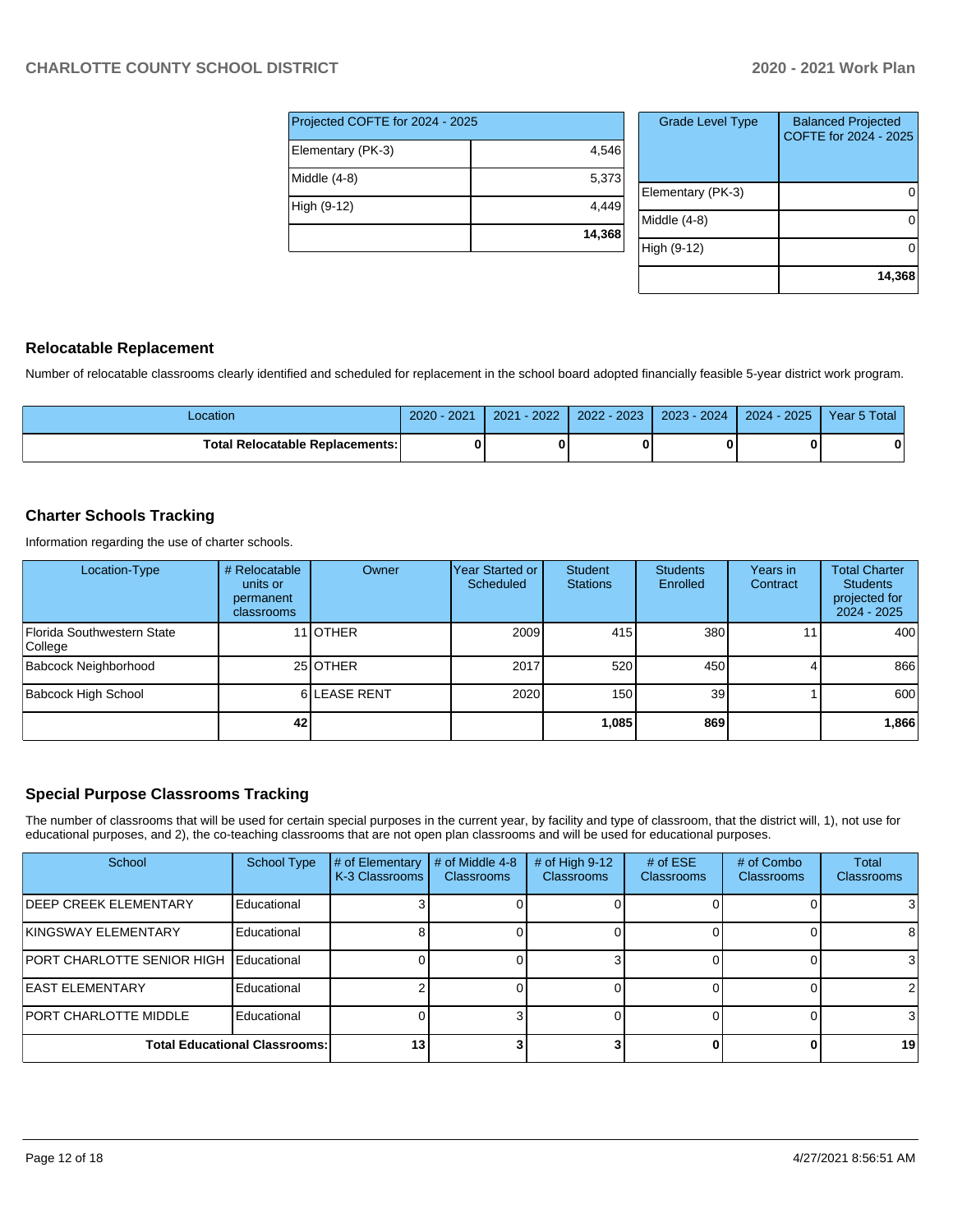| School                                | <b>School Type</b> | $\#$ of Elementary $\#$ of Middle 4-8<br><b>K-3 Classrooms</b> | <b>Classrooms</b> | $\#$ of High 9-12<br><b>Classrooms</b> | # of $ESE$<br><b>Classrooms</b> | # of Combo<br><b>Classrooms</b> | Total<br><b>Classrooms</b> |
|---------------------------------------|--------------------|----------------------------------------------------------------|-------------------|----------------------------------------|---------------------------------|---------------------------------|----------------------------|
| NEIL ARMSTRONG ELEMENTARY Co-Teaching |                    |                                                                |                   |                                        |                                 |                                 | 10 <sub>l</sub>            |
| <b>Total Co-Teaching Classrooms:</b>  |                    |                                                                |                   |                                        |                                 | 0                               | 10 <sup>1</sup>            |

#### **Infrastructure Tracking**

**Necessary offsite infrastructure requirements resulting from expansions or new schools. This section should include infrastructure information related to capacity project schedules and other project schedules (Section 4).** 

Not Specified

**Proposed location of planned facilities, whether those locations are consistent with the comprehensive plans of all affected local governments, and recommendations for infrastructure and other improvements to land adjacent to existing facilities. Provisions of 1013.33(12), (13) and (14) and 1013.36 must be addressed for new facilities planned within the 1st three years of the plan (Section 5).** 

#### Not Specified

**Consistent with Comp Plan?** No

## **Net New Classrooms**

The number of classrooms, by grade level and type of construction, that were added during the last fiscal year.

|                                                                                                                                                         |                              | List the net new classrooms added in the 2019 - 2020 fiscal year.<br>year. |                                |                        |                                                                        |                            | List the net new classrooms to be added in the 2020 - 2021 fiscal |                        |
|---------------------------------------------------------------------------------------------------------------------------------------------------------|------------------------------|----------------------------------------------------------------------------|--------------------------------|------------------------|------------------------------------------------------------------------|----------------------------|-------------------------------------------------------------------|------------------------|
| "Classrooms" is defined as capacity carrying classrooms that are added to increase<br>capacity to enable the district to meet the Class Size Amendment. |                              |                                                                            |                                |                        | Totals for fiscal year 2020 - 2021 should match totals in Section 15A. |                            |                                                                   |                        |
| Location                                                                                                                                                | $2019 - 2020$ #<br>Permanent | $2019 - 2020$ #<br><b>Modular</b>                                          | $2019 - 2020$ #<br>Relocatable | $2019 - 2020$<br>Total | $2020 - 2021$ #<br>Permanent                                           | $2020 - 2021$ #<br>Modular | $2020 - 2021$ #<br>Relocatable                                    | $2020 - 2021$<br>Total |
| Elementary (PK-3)                                                                                                                                       |                              |                                                                            |                                |                        |                                                                        |                            |                                                                   | 0                      |
| Middle (4-8)                                                                                                                                            |                              |                                                                            |                                |                        |                                                                        |                            |                                                                   | 0                      |
| High (9-12)                                                                                                                                             |                              |                                                                            |                                |                        |                                                                        |                            |                                                                   | 0                      |
|                                                                                                                                                         |                              |                                                                            |                                |                        |                                                                        |                            |                                                                   | 0                      |

#### **Relocatable Student Stations**

Number of students that will be educated in relocatable units, by school, in the current year, and the projected number of students for each of the years in the workplan.

| <b>Site</b>                    | 2020 - 2021 | 2021 - 2022 | $2022 - 2023$ | 2023 - 2024 | 2024 - 2025 | 5 Year Average |
|--------------------------------|-------------|-------------|---------------|-------------|-------------|----------------|
| PORT CHARLOTTE MIDDLE          |             |             |               |             |             | 0              |
| <b>IMEADOW PARK ELEMENTARY</b> |             |             |               |             |             | 0              |
| <b>THE ACADEMY</b>             | 50          | 50          | 50            | 50          | 50          | 50             |
| <b>SALLIE JONES ELEMENTARY</b> |             |             |               |             |             | 0              |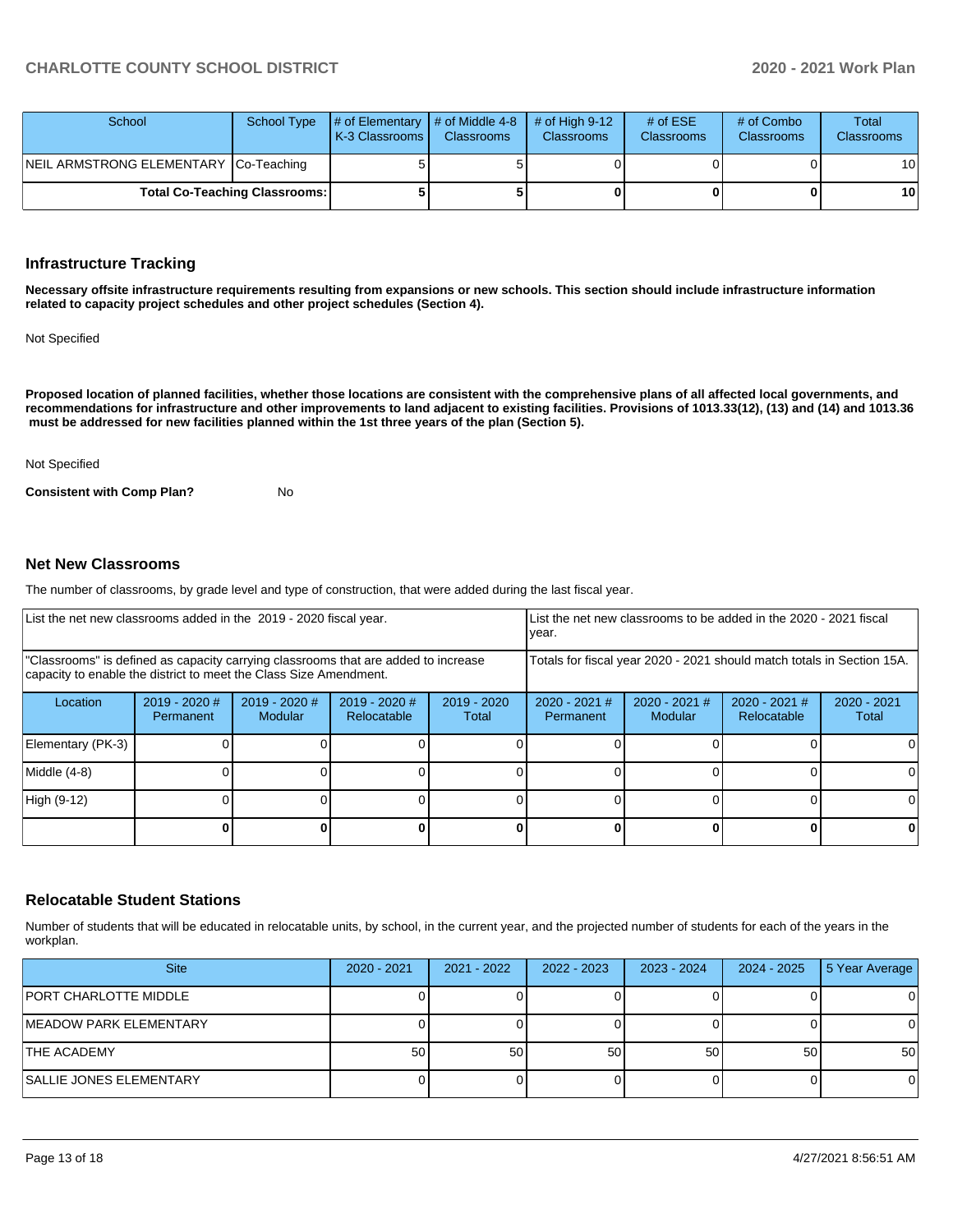| CHARLOTTE SENIOR HIGH             | $\overline{0}$  | $\Omega$    | 0            | $\Omega$ | $\Omega$ | $\overline{0}$ |
|-----------------------------------|-----------------|-------------|--------------|----------|----------|----------------|
| <b>PEACE RIVER ELEMENTARY</b>     | $\overline{0}$  | $\Omega$    | $\Omega$     | $\Omega$ | $\Omega$ | $\overline{0}$ |
| CHARLOTTE HARBOR SCHOOL           | 90 <sub>1</sub> | 90          | 90           | 90       | 90       | 90             |
| LEMON BAY SENIOR HIGH             | $\Omega$        | $\Omega$    | $\Omega$     | 0        | $\Omega$ | $\overline{0}$ |
| MYAKKA RIVER ELEMENTARY           | $\Omega$        | $\Omega$    | $\Omega$     | $\Omega$ | $\Omega$ | $\overline{0}$ |
| <b>DEEP CREEK ELEMENTARY</b>      | 213             | 213         | 213          | 213      | 213      | 213            |
| KINGSWAY ELEMENTARY               | $\overline{0}$  | $\mathbf 0$ | $\Omega$     | $\Omega$ | $\Omega$ | $\overline{0}$ |
| <b>PORT CHARLOTTE SENIOR HIGH</b> | $\Omega$        | $\Omega$    | $\Omega$     | $\Omega$ | $\Omega$ | $\overline{0}$ |
| CHARLOTTE TECHNICAL COLLEGE       | $\Omega$        | $\Omega$    | $\Omega$     | $\Omega$ | $\Omega$ | $\overline{0}$ |
| L A AINGER MIDDLE                 | $\Omega$        | $\Omega$    | $\Omega$     | $\Omega$ | $\Omega$ | $\overline{0}$ |
| VINELAND ELEMENTARY               | 232             | 232         | 232          | 232      | 232      | 232            |
| LIBERTY ELEMENTARY                | $\Omega$        | $\Omega$    | 0            | $\Omega$ | $\Omega$ | $\overline{0}$ |
| <b>MURDOCK MIDDLE</b>             | $\Omega$        | $\Omega$    | $\Omega$     | $\Omega$ | $\Omega$ | $\mathbf 0$    |
| BENJAMIN J BAKER ELEMENTARY       | $\Omega$        | $\Omega$    | $\Omega$     | $\Omega$ | 0        | $\overline{0}$ |
| <b>EAST ELEMENTARY</b>            | 0               | $\Omega$    | <sup>0</sup> | $\Omega$ | $\Omega$ | $\overline{0}$ |
| NEIL ARMSTRONG ELEMENTARY         | $\Omega$        | $\Omega$    | $\Omega$     | 0        | $\Omega$ | $\overline{0}$ |
| PUNTA GORDA MIDDLE                | $\Omega$        | $\Omega$    | 0            | 0        | $\Omega$ | $\overline{0}$ |

| <b>Totals for CHARLOTTE COUNTY SCHOOL DISTRICT</b> |        |        |        |        |        |        |
|----------------------------------------------------|--------|--------|--------|--------|--------|--------|
| Total students in relocatables by year.            | 585    | 585    | 585    | 585    | 585    | 585    |
| Total number of COFTE students projected by year.  | 14.449 | 14.413 | 14.453 | 14.457 | 14.368 | 14.428 |
| Percent in relocatables by year.                   | 4 %    | 4 %    | 4 %    | 4 % I  | 4 % I  | 4 %    |

# **Leased Facilities Tracking**

Exising leased facilities and plans for the acquisition of leased facilities, including the number of classrooms and student stations, as reported in the educational plant survey, that are planned in that location at the end of the five year workplan.

| Location                         | # of Leased<br>Classrooms 2020 -<br>2021 | <b>FISH Student</b><br><b>Stations</b> | Owner                       | # of Leased<br>Classrooms 2024 -<br>2025 | <b>FISH Student</b><br><b>Stations</b> |
|----------------------------------|------------------------------------------|----------------------------------------|-----------------------------|------------------------------------------|----------------------------------------|
| <b>CHARLOTTE HARBOR SCHOOL</b>   |                                          |                                        | 90 Mobile<br>Modular/SGroup |                                          | 90                                     |
| <b>SALLIE JONES ELEMENTARY</b>   |                                          |                                        |                             |                                          | 0                                      |
| <b>CHARLOTTE SENIOR HIGH</b>     |                                          |                                        |                             |                                          | 0                                      |
| <b>PEACE RIVER ELEMENTARY</b>    | ∩                                        |                                        |                             |                                          | $\Omega$                               |
| LEMON BAY SENIOR HIGH            |                                          |                                        |                             |                                          | 0                                      |
| BENJAMIN J BAKER ELEMENTARY      |                                          |                                        |                             |                                          | 0                                      |
| <b>LEAST ELEMENTARY</b>          |                                          |                                        |                             |                                          | 0                                      |
| <b>NEIL ARMSTRONG ELEMENTARY</b> | U                                        |                                        |                             |                                          | 0                                      |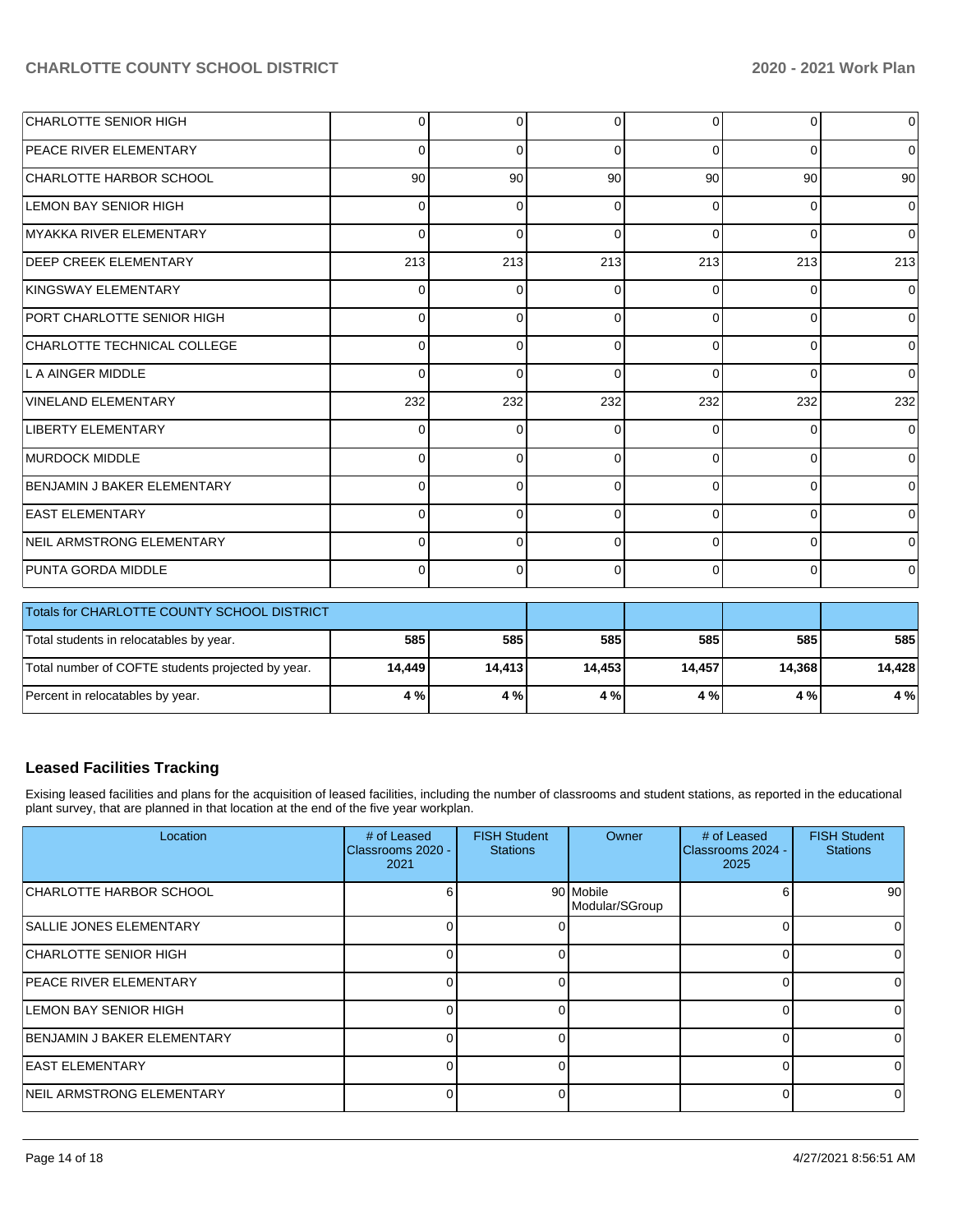| PUNTA GORDA MIDDLE           |   | 0        |            | 0        |          |
|------------------------------|---|----------|------------|----------|----------|
| <b>PORT CHARLOTTE MIDDLE</b> | 0 |          |            | 0        |          |
| MEADOW PARK ELEMENTARY       | 0 | $\Omega$ |            | 0        |          |
| L A AINGER MIDDLE            | 0 | 0        |            | 0        |          |
| VINELAND ELEMENTARY          | 0 |          |            | $\Omega$ |          |
| MURDOCK MIDDLE               | 0 | $\Omega$ |            | 0        | ∩        |
| MYAKKA RIVER ELEMENTARY      | 0 | 0        |            | 0        |          |
| <b>DEEP CREEK ELEMENTARY</b> | 0 |          |            | 0        |          |
| KINGSWAY ELEMENTARY          | 0 | $\Omega$ |            | 0        | U        |
| PORT CHARLOTTE SENIOR HIGH   | 0 | 0        |            | 0        |          |
| LIBERTY ELEMENTARY           | 0 |          |            | $\Omega$ |          |
| <b>THE ACADEMY</b>           | 2 |          | 50 S Group | 2        | 50       |
| CHARLOTTE TECHNICAL COLLEGE  | 0 | 0        |            | 0        | $\Omega$ |
|                              | 8 | 140      |            | 8        | 140      |

## **Failed Standard Relocatable Tracking**

Relocatable units currently reported by school, from FISH, and the number of relocatable units identified as 'Failed Standards'.

Nothing reported for this section.

# **Planning**

#### **Class Size Reduction Planning**

**Plans approved by the school board that reduce the need for permanent student stations such as acceptable school capacity levels, redistricting, busing, year-round schools, charter schools, magnet schools, public-private partnerships, multitrack scheduling, grade level organization, block scheduling, or other alternatives.**

Charlotte County Public Schools' class size reduction planning includes, but is not limited to, remodeling, renovation, new construction, year-round schools, and redistricting in our continued proactive approach to assure compliance with class size reduction requirements.

## **School Closure Planning**

**Plans for the closure of any school, including plans for disposition of the facility or usage of facility space, and anticipated revenues.** 

Charlotte Public Schools currently has no plans to close any schools.

# **Long Range Planning**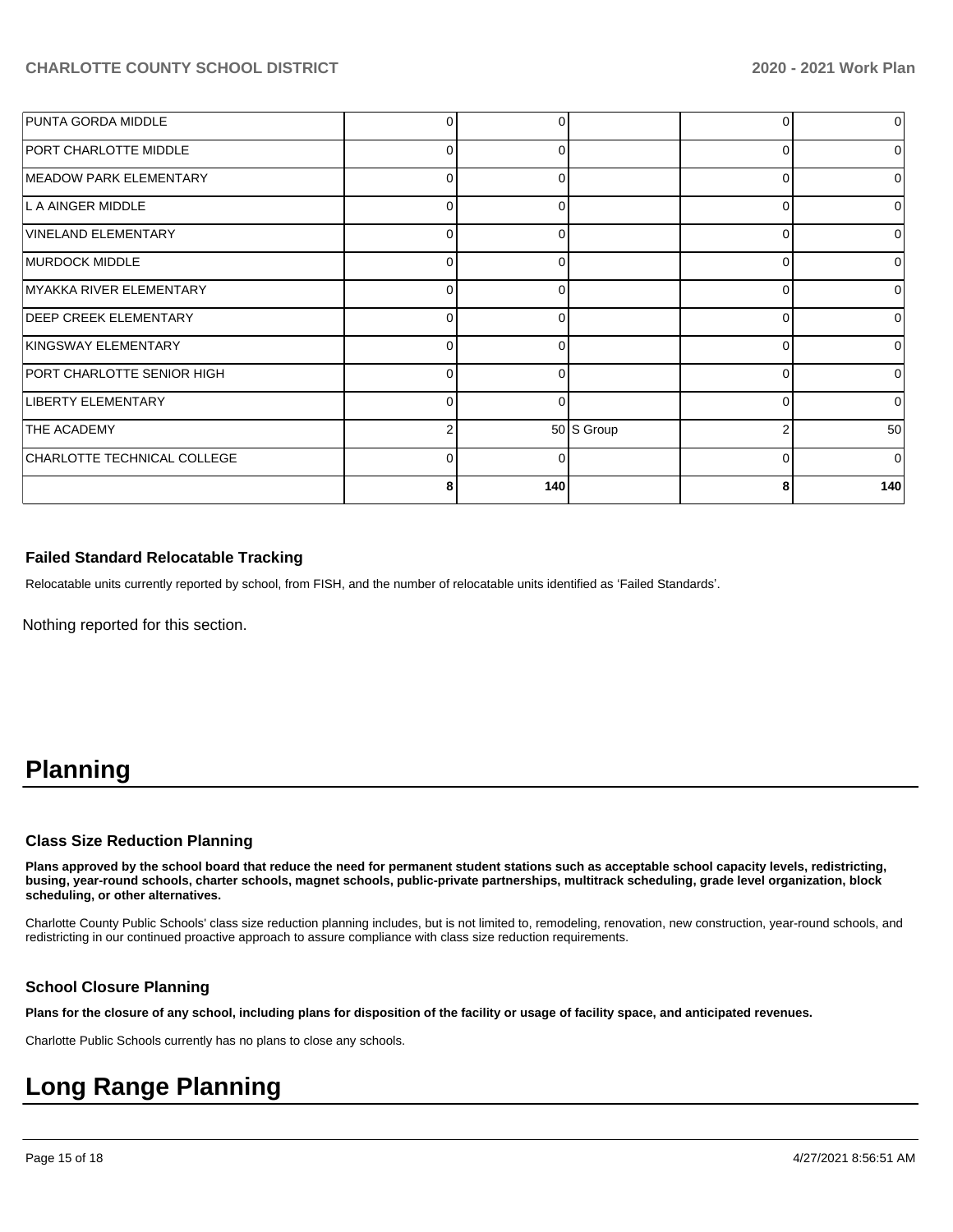## **Ten-Year Maintenance**

District projects and locations regarding the projected need for major renovation, repair, and maintenance projects within the district in years 6-10 beyond the projects plans detailed in the five years covered by the work plan.

Nothing reported for this section.

## **Ten-Year Capacity**

Schedule of capital outlay projects projected to ensure the availability of satisfactory student stations for the projected student enrollment in K-12 programs for the future 5 years beyond the 5-year district facilities work program.

Nothing reported for this section.

## **Ten-Year Planned Utilization**

Schedule of planned capital outlay projects identifying the standard grade groupings, capacities, and planned utilization rates of future educational facilities of the district for both permanent and relocatable facilities.

| <b>Grade Level Projections</b>  | <b>FISH</b><br><b>Student</b><br><b>Stations</b> | <b>Actual 2019 -</b><br><b>2020 FISH</b><br>Capacity | Actual<br>$2019 -$<br>2020<br><b>COFTE</b> | Actual 2019 - 2020<br><b>Utilization</b> | Actual 2020 - 2021 / 2029 - 2030 new<br>Student Capacity to be added/removed | Projected 2029<br><b>2030 COFTE</b> | Projected 2029 -<br>2030 Utilization |
|---------------------------------|--------------------------------------------------|------------------------------------------------------|--------------------------------------------|------------------------------------------|------------------------------------------------------------------------------|-------------------------------------|--------------------------------------|
| Elementary - District<br>Totals | 8.307                                            | 8,307                                                | 6,325.13                                   | 76.14 %                                  |                                                                              |                                     | 0.00%                                |
| Middle - District Totals        | 4.780                                            | 4,299                                                | 3.587.48                                   | 83.44 %                                  |                                                                              |                                     | 0.00%                                |
| High - District Totals          | 5.193                                            | 4,861                                                | 4.256.03                                   | 87.55 %                                  |                                                                              |                                     | 0.00%                                |
| Other - ESE, etc                | 1.007                                            | 1.156                                                | 354.29                                     | 30.62%                                   |                                                                              |                                     | 0.00%                                |
|                                 | 19,287                                           | 18,623                                               | 14,522.93                                  | 77.98%                                   |                                                                              | U                                   | 0.00%                                |

**Combination schools are included with the middle schools for student stations, capacity, COFTE and utilization purposes because these facilities all have a 90% utilization factor. Use this space to explain or define the grade groupings for combination schools.** 

No comments to report.

## **Ten-Year Infrastructure Planning**

Nothing reported for this section.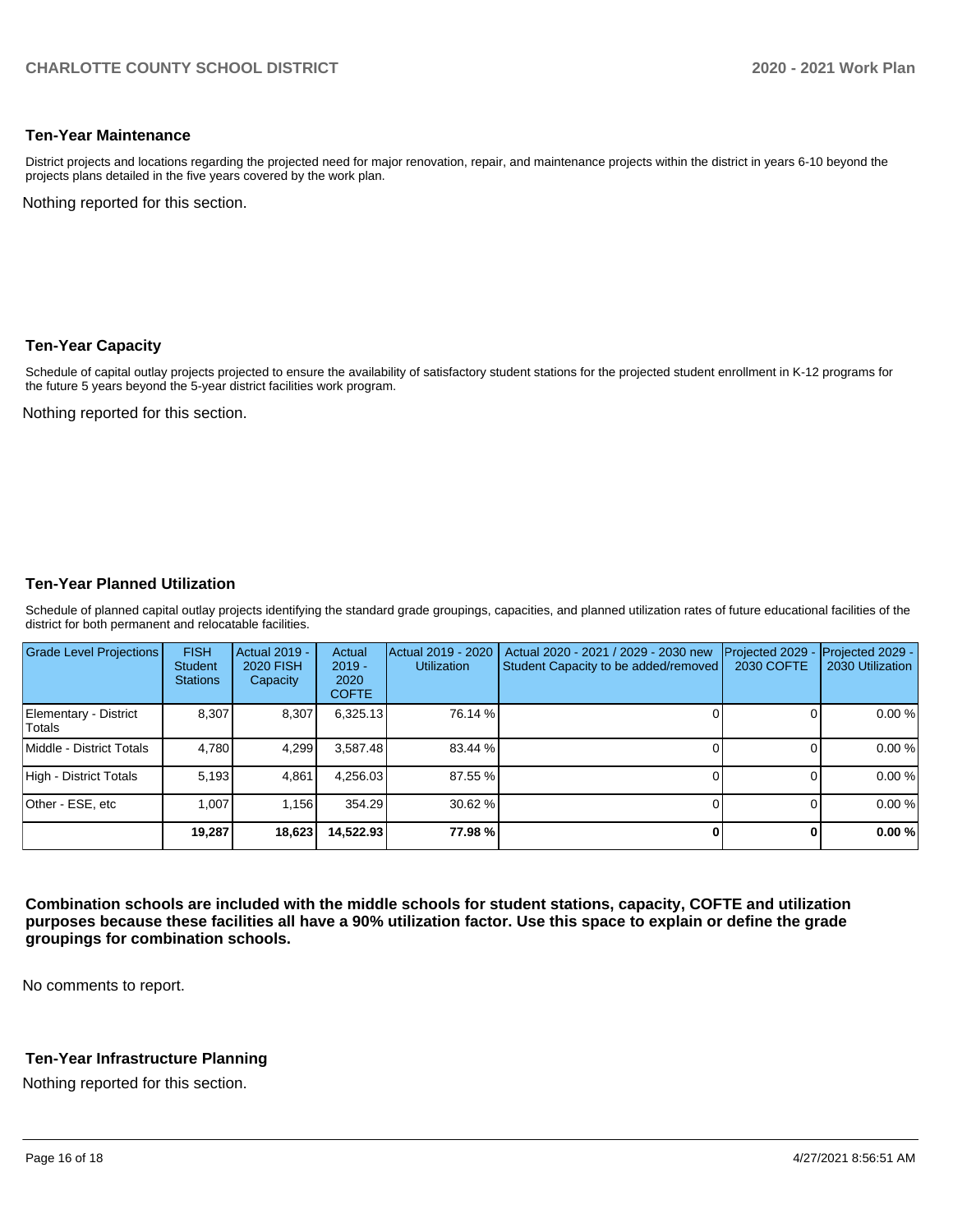#### **Twenty-Year Maintenance**

District projects and locations regarding the projected need for major renovation, repair, and maintenance projects within the district in years 11-20 beyond the projects plans detailed in the five years covered by the work plan.

Nothing reported for this section.

## **Twenty-Year Capacity**

Schedule of capital outlay projects projected to ensure the availability of satisfactory student stations for the projected student enrollment in K-12 programs for the future 11-20 years beyond the 5-year district facilities work program.

Nothing reported for this section.

## **Twenty-Year Planned Utilization**

Schedule of planned capital outlay projects identifying the standard grade groupings, capacities, and planned utilization rates of future educational facilities of the district for both permanent and relocatable facilities.

| <b>Grade Level Projections</b>         | <b>FISH</b><br><b>Student</b><br><b>Stations</b> | <b>Actual 2019 -</b><br>2020 FISH<br>Capacity | Actual<br>$2019 -$<br>2020<br><b>COFTE</b> | Actual 2019 - 2020<br><b>Utilization</b> | Actual 2020 - 2021 / 2039 - 2040 new<br>Student Capacity to be added/removed | Projected 2039<br>2040 COFTE | Projected 2039 -<br>2040 Utilization |
|----------------------------------------|--------------------------------------------------|-----------------------------------------------|--------------------------------------------|------------------------------------------|------------------------------------------------------------------------------|------------------------------|--------------------------------------|
| Elementary - District<br><b>Totals</b> | 8.307                                            | 8,307                                         | 6,325.13                                   | 76.14 %                                  |                                                                              |                              | 0.00 %                               |
| Middle - District Totals               | 4.780                                            | 4,299                                         | 3.587.48                                   | 83.44 %                                  |                                                                              |                              | 0.00 %                               |
| High - District Totals                 | 5,193                                            | 4,861                                         | 4,256.03                                   | 87.55 %                                  |                                                                              |                              | 0.00 %                               |
| Other - ESE, etc                       | 1.007                                            | 1.156                                         | 354.29                                     | 30.62 %                                  |                                                                              |                              | 0.00 %                               |
|                                        | 19,287                                           | 18,623                                        | 14,522.93                                  | 77.98%                                   |                                                                              |                              | 0.00%                                |

**Combination schools are included with the middle schools for student stations, capacity, COFTE and utilization purposes because these facilities all have a 90% utilization factor. Use this space to explain or define the grade groupings for combination schools.** 

No comments to report.